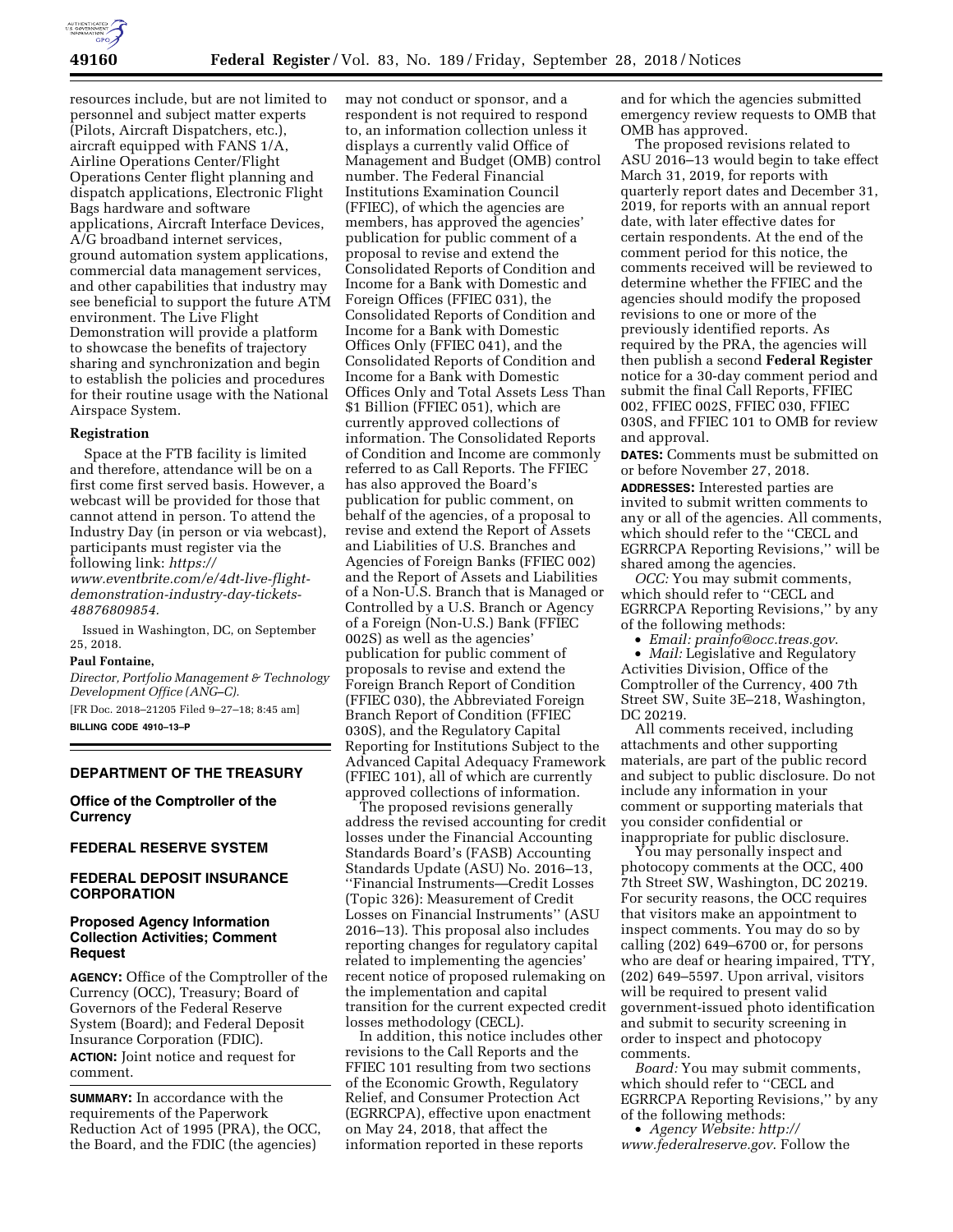instructions for submitting comments at: *[http://www.federalreserve.gov/](http://www.federalreserve.gov/generalinfo/foia/ProposedRegs.cfm)  [generalinfo/foia/ProposedRegs.cfm](http://www.federalreserve.gov/generalinfo/foia/ProposedRegs.cfm)*.

• *Email: [regs.comments@](mailto:regs.comments@federalreserve.gov) [federalreserve.gov](mailto:regs.comments@federalreserve.gov)*. Include ''CECL Reporting Revisions'' in the subject line of the message.

• *Fax:* (202) 452–3819 or (202) 452– 3102.

• *Mail:* Ann E. Misback, Secretary, Board of Governors of the Federal Reserve System, 20th Street and Constitution Avenue NW, Washington, DC 20551.

All public comments are available from the Board's website at *[www.federalreserve.gov/generalinfo/](http://www.federalreserve.gov/generalinfo/foia/ProposedRegs.cfm) [foia/ProposedRegs.cfm](http://www.federalreserve.gov/generalinfo/foia/ProposedRegs.cfm)* as submitted, unless modified for technical reasons. Accordingly, your comments will not be edited to remove any identifying or contact information. Public comments may also be viewed electronically or in paper form in Room 3515, 1801 K Street NW (between 18th and 19th Streets NW), Washington, DC 20006 between 9:00 a.m. and 5:00 p.m. on weekdays.

*FDIC:* You may submit comments, which should refer to ''CECL and EGRRCPA Reporting Revisions,'' by any of the following methods:

• *Agency Website: [https://](https://www.fdic.gov/regulations/laws/federal/) [www.fdic.gov/regulations/laws/federal/.](https://www.fdic.gov/regulations/laws/federal/)*  Follow the instructions for submitting comments on the FDIC's website.

• *Federal eRulemaking Portal: <https://www.regulations.gov>*. Follow the instructions for submitting comments.

• *Email: [comments@FDIC.gov](mailto:comments@FDIC.gov)*. Include ''CECL Reporting Revisions'' in the subject line of the message.

• *Mail:* Manuel E. Cabeza, Counsel, Attn: Comments, Room MB–3007, Federal Deposit Insurance Corporation, 550 17th Street NW, Washington, DC 20429.

• *Hand Delivery:* Comments may be hand delivered to the guard station at the rear of the 550 17th Street Building (located on F Street) on business days between 7:00 a.m. and 5:00 p.m.

*Public Inspection:* All comments received will be posted without change to *[https://www.fdic.gov/regulations/](https://www.fdic.gov/regulations/laws/federal/)  [laws/federal/](https://www.fdic.gov/regulations/laws/federal/)* including any personal information provided. Paper copies of public comments may be requested from the FDIC Public Information Center by telephone at (877) 275–3342 or (703) 562–2200.

Additionally, commenters may send a copy of their comments to the OMB desk officer for the agencies by mail to the Office of Information and Regulatory Affairs, U.S. Office of Management and Budget, New Executive Office Building, Room 10235, 725 17th Street NW, Washington, DC 20503; by fax to (202)

395–6974; or by email to *[oira](mailto:oira_submission@omb.eop.gov)*\_ *[submission@omb.eop.gov](mailto:oira_submission@omb.eop.gov)*.

**FOR FURTHER INFORMATION CONTACT:** For further information about the proposed revisions to the information collections discussed in this notice, please contact any of the agency staff whose names appear below. In addition, copies of the reporting forms for the reports within the scope of this notice can be obtained at the FFIEC's website (*[https://](https://www.ffiec.gov/ffiec_report_forms.htm) [www.ffiec.gov/ffiec](https://www.ffiec.gov/ffiec_report_forms.htm)*\_*report*\_*forms.htm*).

*OCC:* Kevin Korzeniewski, Counsel, (202) 649–5490, or for persons who are hearing impaired, TTY, (202) 649–5597, Legislative and Regulatory Activities Division, Office of the Comptroller of the Currency, 400 7th Street SW, Washington, DC 20219.

*Board:* Nuha Elmaghrabi, Federal Reserve Board Clearance Officer, (202) 452–3884, Office of the Chief Data Officer, Board of Governors of the Federal Reserve System, 20th and C Streets NW, Washington, DC 20551. Telecommunications Device for the Deaf (TDD) users may call (202) 263–4869.

*FDIC:* Manuel E. Cabeza, Counsel, (202) 898–3767, Legal Division, Federal Deposit Insurance Corporation, 550 17th Street NW, Washington, DC 20429.

## **SUPPLEMENTARY INFORMATION:**

## **I. Background**

*A. ASU 2016–13,* ''*Financial Instruments—Credit Losses (Topic 326): Measurement of Credit Losses on Financial Instruments*''

In June 2016, the FASB issued ASU 2016–13, which introduced CECL for estimating allowances for credit losses and added Topic 326, Credit Losses, to the Accounting Standards Codification (ASC). The new credit losses standard changes several aspects of existing U.S. generally accepted accounting principles (U.S. GAAP) as follows:

• *Introduction of a new credit loss methodology.* 

The new accounting standard developed by the FASB has been designed to replace the existing incurred loss methodology in U.S. GAAP. Under CECL, the allowance for credit losses is an estimate of the expected credit losses on financial assets measured at amortized cost, which is measured using relevant information about past events, including historical credit loss experience on financial assets with similar risk characteristics, current conditions, and reasonable and supportable forecasts that affect the collectability of the remaining cash flows over the contractual term of the financial assets. In concept, an allowance will be created upon the origination or acquisition of a

financial asset measured at amortized cost. At subsequent reporting dates, the allowance will be reassessed for a level that is appropriate as determined in accordance with CECL. The allowance for credit losses under CECL is a valuation account, measured as the difference between the financial assets' amortized cost basis and the amount expected to be collected on the financial assets, *i.e.,* lifetime expected credit losses.

• *Reduction in the number of credit impairment models.* 

Impairment measurement under existing U.S. GAAP has often been considered complex because it encompasses five credit impairment models for different financial assets.<sup>1</sup> In contrast, CECL introduces a single measurement objective to be applied to all financial assets measured at amortized cost, including loans heldfor-investment (HFI) and held-tomaturity (HTM) debt securities. CECL does not, however, specify a single method for measuring expected credit losses; rather, it allows any reasonable approach, as long as the estimate of expected credit losses achieves the objective of the FASB's new accounting standard. Under the existing incurred loss methodology, institutions use various methods, including historical loss rate methods, roll-rate methods, and discounted cash flow methods, to estimate credit losses. CECL allows the continued use of these methods; however, certain changes to these methods will need to be made in order to estimate lifetime expected credit losses.

• *Purchased credit-deteriorated (PCD) financial assets.* 

CECL introduces the concept of PCD financial assets, which replaces purchased credit-impaired (PCI) assets under existing U.S. GAAP. The differences in the PCD criteria compared to the existing PCI criteria will result in more purchased loans HFI, HTM debt securities, and available-for-sale (AFS) debt securities being accounted for as PCD financial assets. In contrast to the existing accounting for PCI assets, the new standard requires the estimate of expected credit losses embedded in the purchase price of PCD assets to be estimated and separately recognized as an allowance as of the date of

<sup>1</sup>Current U.S. GAAP includes five different credit impairment models for instruments within the scope of CECL: ASC Subtopic 310–10, Receivables-Overall; ASC Subtopic 450–20, Contingencies-Loss Contingencies; ASC Subtopic 310–30, Receivables-Loans and Debt Securities Acquired with Deteriorated Credit Quality; ASC Subtopic 320–10, Investments-Debt and Equity Securities—Overall; and ASC Subtopic 325–40, Investments-Other-Beneficial Interests in Securitized Financial Assets.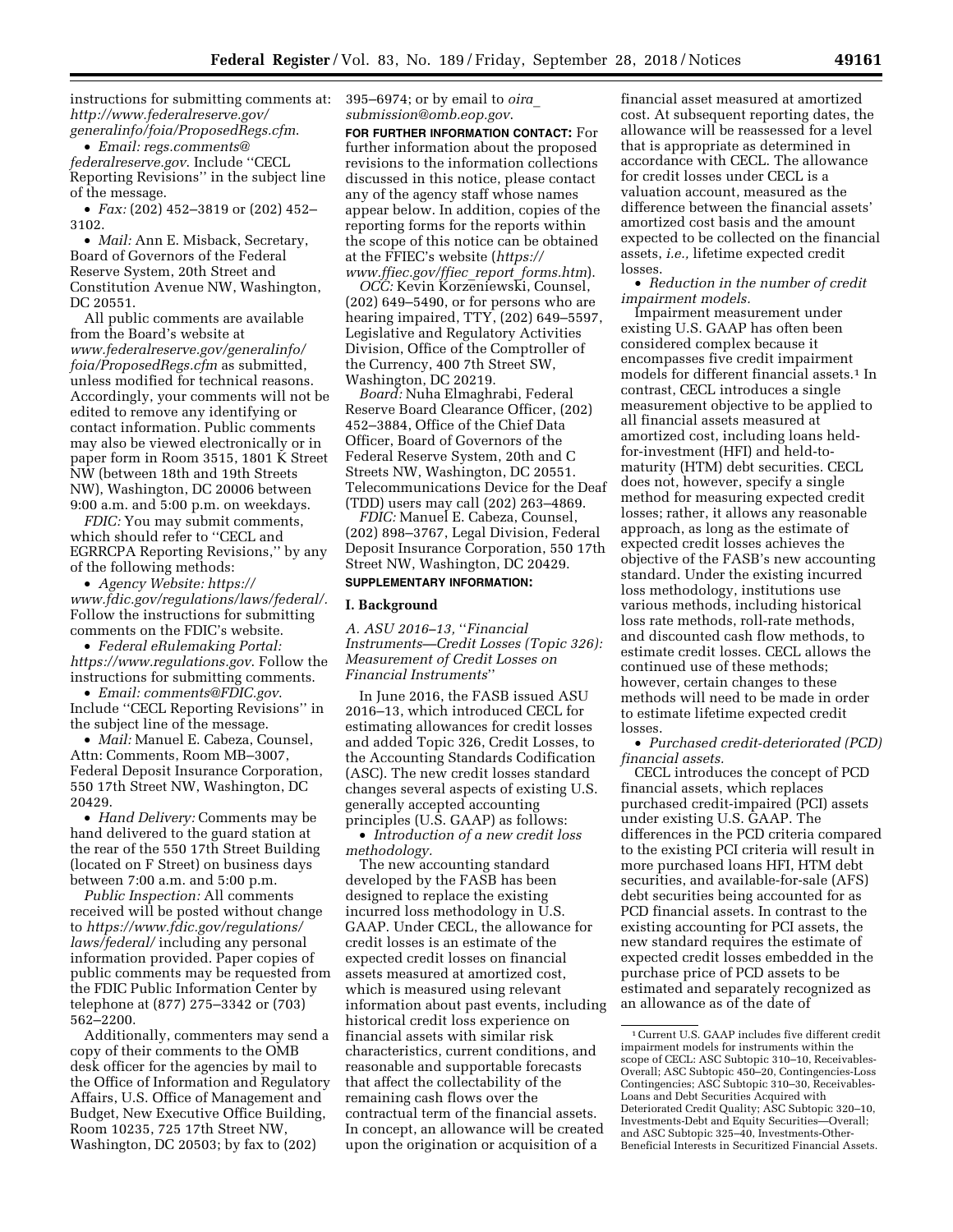acquisition. This is accomplished by grossing up the purchase price by the amount of expected credit losses at acquisition, rather than being reported as a credit loss expense. As a result, as of the acquisition date, the amortized cost basis of a PCD financial asset is equal to the principal balance of the asset less the non-credit discount, rather than equal to the purchase price as is currently recorded for PCI loans.

• *AFS debt securities.* 

The new accounting standard also modifies the existing accounting practices for impairment on AFS debt securities. Under this new standard, institutions will recognize a credit loss on an AFS debt security through an allowance for credit losses, rather than a direct write-down as is required by current U.S. GAAP. The recognized credit loss is limited to the amount by which the amortized cost of the security exceeds fair value. A write-down of an AFS debt security's amortized cost basis to fair value, with any incremental impairment reported in earnings, would be required only if the fair value of an AFS debt security is less than its amortized cost basis and either (1) the institution intends to sell the debt security, or (2) it is more likely than not that the institution will be required to sell the security before recovery of its amortized cost basis.

Although the measurement of credit loss allowances is changing under CECL, the FASB's new accounting standard does not address when a financial asset should be placed in nonaccrual status. Therefore, institutions should continue to apply

the agencies' nonaccrual policies that are currently in place. In addition, the FASB retained the existing write-off guidance in U.S. GAAP, which requires an institution to write off a financial asset in the period the asset is deemed uncollectible.

Institutions 2 must apply ASU 2016– 13 in their Call Report, FFIEC 002,3 FFIEC 002S, FFIEC 030, FFIEC 030S, and FFIEC 101 submissions in accordance with the effective dates set forth in the ASU, if an institution is required to file such form. For institutions that are public business entities (PBE) and also are Securities and Exchange Commission (SEC) filers, as both terms are defined in U.S. GAAP, the new credit losses standard is effective for fiscal years beginning after December 15, 2019, including interim periods within those fiscal years. Thus, for an SEC filer that has a calendar year fiscal year, the standard is effective January 1, 2020, and the institution must first apply the new credit losses standard in its Call Report, FFIEC 002,4 FFIEC 002S, FFIEC 030, and FFIEC 101 for the quarter ended March 31, 2020 (and in its FFIEC 030S for December 31, 2020), if the institution is required to file these forms.

For a PBE that is not an SEC filer, the credit losses standard is effective for fiscal years beginning after December 15, 2020, including interim periods within those fiscal years. Thus, for a PBE that is not an SEC filer and has a calendar year fiscal year, the standard is effective January 1, 2021, and the institution must first apply the new credit losses standard in its Call Report,

FFIEC 002,5 FFIEC 002S, FFIEC 030, and FFIEC 101 for the quarter ended March 31, 2021 (and in its FFIEC 030S for December 31, 2021), if the institution is required to file these forms.

For an institution that is not a PBE, the credit losses standard is effective for fiscal years beginning after December 15, 2020, and for interim period financial statements for fiscal years beginning after December 15, 2021.6 Thus, an institution with a calendar year fiscal year that is not a PBE must first apply the new credit losses standard in its Call Report, FFIEC 002,7 FFIEC 002S, FFIEC 030, FFIEC 030S, and FFIEC 101 for December 31, 2021, if the institution is required to file these forms.8 However, such an institution would include the ASU 2016–13 credit loss provisions for the entire year ended December 31, 2021, in the income statement in its Call Report for year-end 2021. The institution would also recognize in its year-end 2021 Call Report a cumulative-effect adjustment to the beginning balance of retained earnings as of January 1, 2021, resulting from the adoption of the new standard as of the beginning of the 2021 fiscal year.

For regulatory reporting purposes, early application of the new credit losses standard will be permitted for all institutions for fiscal years beginning after December 15, 2018, including interim periods within those fiscal years.

The following table provides a summary of the effective dates for ASU 2016–13.

# EFFECTIVE DATES FOR ASU 2016–13

|                             | U.S. GAAP effective date                                                                                                          | Regulatory report<br>effective date *                                                    |
|-----------------------------|-----------------------------------------------------------------------------------------------------------------------------------|------------------------------------------------------------------------------------------|
| PBEs That Are SEC Filers    | Fiscal years beginning after 12/15/2019, including interim periods<br>within those fiscal years.                                  | 3/31/2020.                                                                               |
| Other PBEs (Non-SEC Filers) | Fiscal years beginning after $12/15/2020$ , including interim periods<br>within those fiscal years.                               | 3/31/2021.                                                                               |
|                             | Fiscal years beginning after 12/15/2020, and interim periods for fiscal<br>years beginning after 12/15/2021 <sup>9</sup> .        | 12/31/2021.10                                                                            |
| Early Application           | Early application permitted for fiscal years beginning after 12/15/<br>2018, including interim periods within those fiscal years. | First calendar quarter-end after ef-<br>fective date of early application<br>of the ASU. |

\* *For institutions with calendar fiscal year-ends and reports with quarterly report dates.* 

<sup>4</sup> See footnote 3.

6On August 20, 2018, the FASB issued a proposed ASU that would amend the transition and effective date provisions in ASU 2016–13 for entities that are not PBEs (non-PBEs) so that the credit losses standard would be effective for non-PBEs for fiscal years beginning after December 15, 2021, including interim periods within those fiscal years.

7See footnote 3.

8 If the FASB issues a final Accounting Standards Update amending the transition and effective date provisions in ASU 2016–13 as described in footnote 6, a non-PBE with a calendar year fiscal year would first apply the new credit losses standard in its reports for March 31, 2022, if an institution is required to file these report forms.

10See footnote 8.

<sup>2</sup> Institutions include banks, savings associations, holding companies, U.S. branches and agencies of foreign banks, and foreign branches of U.S. banks and U.S. savings associations.

<sup>&</sup>lt;sup>3</sup> As stated in the instructions for the FFIEC 002, U.S. branches and agencies of foreign banks may choose to, but are not required to, maintain credit loss allowances on an office level.

<sup>5</sup>See footnote 3.

<sup>&</sup>lt;sup>9</sup> See footnote 6.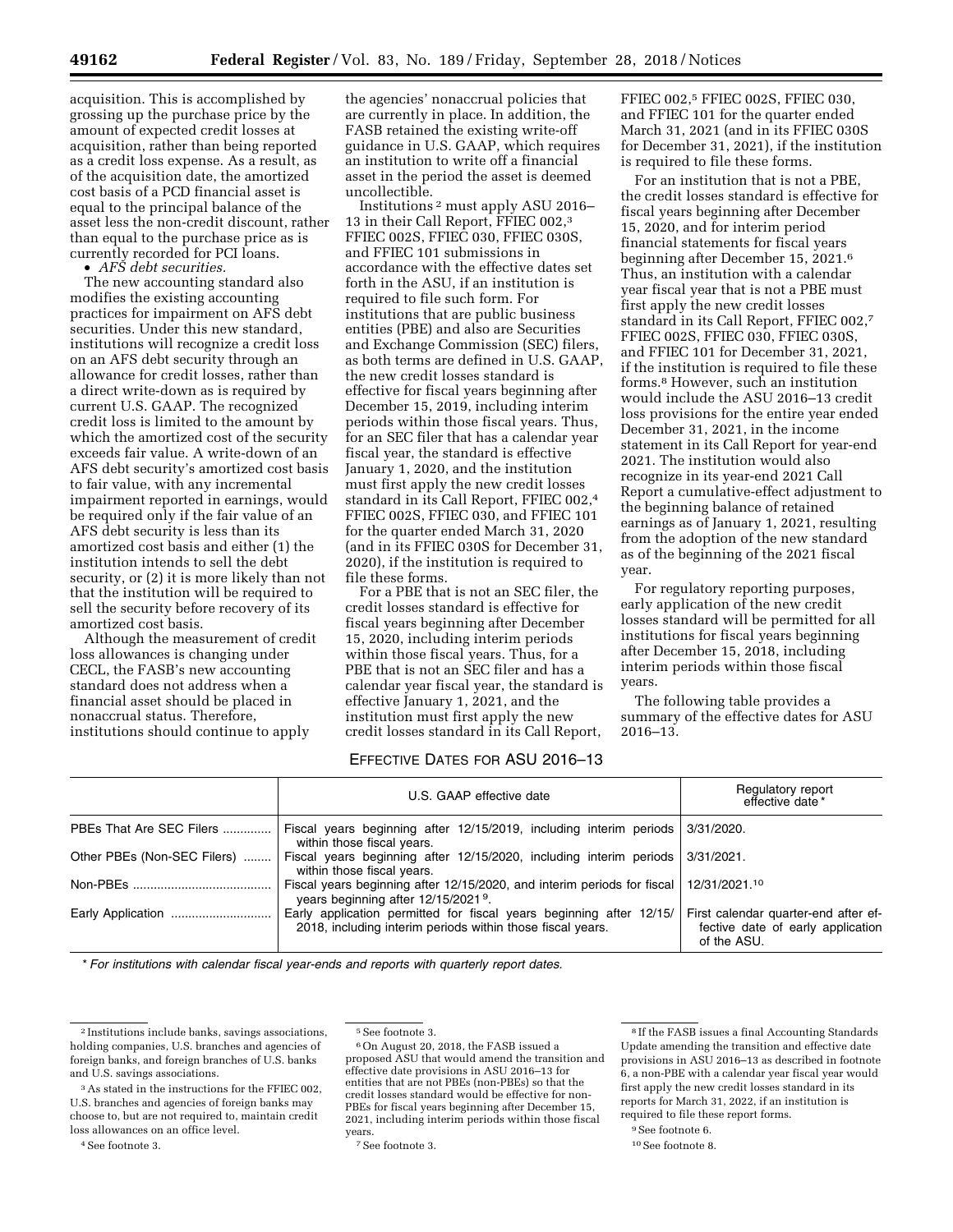For additional information on key elements of the new accounting standard and initial supervisory views with respect to measurement methods, use of vendors, portfolio segmentation, data needs, qualitative adjustments, and allowance processes, refer to the agencies' Joint Statement on the New Accounting Standard on Financial Instruments—Credit Losses issued on June 17, 2016, and Frequently Asked Questions on the New Accounting Standard on Financial Instruments— Credit Losses (CECL FAQs), which were last updated on September 6, 2017.11

### *B. EGRRCPA*

On May 24, 2018, EGRRCPA amended various statutes administered by the agencies and affected regulations issued by the agencies.12 Two of the amendments made by EGRRCPA, as described below, took effect on the day of EGRRCPA's enactment and impact institutions' regulatory reports. In response to emergency review requests, the agencies received approval from OMB to revise the reporting of information in the Call Reports on certain high volatility commercial real estate (HVCRE) exposures and reciprocal deposits and in the FFIEC 101 report on certain HVCRE exposures for the June 30, 2018, report date. As a result of OMB's emergency approval of revisions to the information collections affected by the above statutory changes, the expiration date of these collections has been revised to February 28, 2019. The agencies are now undertaking the regular PRA process for revising and extending these information collections for three years as described in this notice.

## • HVCRE Exposures

Section 214 of EGRRCPA adds a new Section 51 to the Federal Deposit Insurance Act (FDI Act) governing the risk-based capital requirements for certain acquisition, development, or construction (ADC) loans. EGRRCPA provides that, effective upon enactment, the agencies may only require a depository institution to assign a heightened risk weight to an HVCRE exposure if such exposure is an ''HVCRE ADC Loan,'' as defined in Section 214 of EGRRCPA. Accordingly, a depository institution is permitted to use the definition of HVCRE ADC Loan

in place of the existing definition of HVCRE loan when reporting HVCRE exposures held for sale, held for investment, and held for trading on Schedule RC–R, Regulatory Capital, Part II, Risk-Weighted Assets, in the Call Reports, as well as on Schedule B and Schedule G in the FFIEC 101 for institutions required to file that form.

• Reciprocal Deposits

Section 29 of the FDI Act (12 U.S.C. 1831f), as amended by Section 202 of EGRRCPA, excepts a capped amount of reciprocal deposits from treatment as brokered deposits for qualifying institutions, effective upon enactment. The current Call Report instructions, consistent with the law prior to the enactment of EGRRCPA, treat all reciprocal deposits as brokered deposits. When reporting in the Call Report, institutions should apply the newly defined terms and other provisions of Section 202 to determine whether they and their reciprocal deposits are eligible for the statutory exclusion and report as brokered deposits in Schedule RC–E, and reciprocal brokered deposits in Schedule RC–O, only those reciprocal deposits that are considered brokered deposits under the new law.

## **II. Affected Reports and Specific Revisions**

#### *A. Call Reports*

The agencies propose to extend for three years, with revision, the FFIEC 031, FFIEC 041, and FFIEC 051 Call Reports.

*Report Title:* Consolidated Reports of Condition and Income (Call Report).

*Form Numbers:* FFIEC 031 (for banks and savings associations with domestic and foreign offices), FFIEC 041 (for banks and savings associations with domestic offices only),<sup>13</sup> and FFIEC 051 (for banks and savings associations with domestic offices only and total assets less than \$1 billion).

*Frequency of Response:* Quarterly. *Affected Public:* Business or other forprofit.

# **OCC**

*OMB Control No.:* 1557–0081. *Estimated Number of Respondents:*  1,252 national banks and federal savings associations.

*Estimated Average Burden per Response:* 45.98 burden hours per quarter to file.

*Estimated Total Annual Burden:*  230,268 burden hours to file.

## Board

*OMB Control No.:* 7100–0036. *Estimated Number of Respondents:*  808 state member banks.

*Estimated Average Burden per Response:* 49.87 burden hours per quarter to file.

*Estimated Total Annual Burden:*  161,180 burden hours to file.

## FDIC

*OMB Control No.:* 3064–0052. *Estimated Number of Respondents:*  3,596 insured state nonmember banks and state savings associations.

*Estimated Average Burden per Response:* 43.85 burden hours per

quarter to file.

*Estimated Total Annual Burden:*  630,738 burden hours to file.

The estimated average burden hours collectively reflect the estimates for the FFIEC 031, the FFIEC 041, and the FFIEC 051 reports. When the estimates are calculated by type of report across the agencies, the estimated average burden hours per quarter are 121.74 (FFIEC 031), 55.57 (FFIEC 041), and 38.59 (FFIEC 051). The estimated burden per response for the quarterly filings of the Call Report is an average that varies by agency because of differences in the composition of the banks and savings associations under each agency's supervision (*e.g.,* size distribution of such institutions, types of activities in which they are engaged, and existence of foreign offices).

*Type of Review:* Extension and revision of currently approved collections.

#### General Description of Reports

The Call Report information collections are mandatory: 12 U.S.C. 161 (for national banks), 12 U.S.C. 324 (for state member banks), 12 U.S.C. 1817 (for insured state nonmember commercial and savings banks), and 12 U.S.C. 1464 (for federal and state savings associations). At present, except for selected data items and text, these information collections are not given confidential treatment.

## Abstract

Banks and savings associations submit Call Report data to the agencies each quarter for the agencies' use in monitoring the condition, performance, and risk profile of individual institutions and the industry as a whole. Call Report data serve a regulatory or public policy purpose by assisting the agencies in fulfilling their shared missions of ensuring the safety and soundness of financial institutions and the financial system and protecting consumer financial rights, as well as

<sup>11</sup>The CECL FAQs and a related link to the joint statement can be found on the following agency websites: Board: *[https://www.federalreserve.gov/](https://www.federalreserve.gov/supervisionreg/srletters/sr1708a1.pdf)  [supervisionreg/srletters/sr1708a1.pdf](https://www.federalreserve.gov/supervisionreg/srletters/sr1708a1.pdf)*; FDIC: *[https://](https://www.fdic.gov/news/news/financial/2017/fil17041a.pdf)  [www.fdic.gov/news/news/financial/2017/fil170](https://www.fdic.gov/news/news/financial/2017/fil17041a.pdf) [41a.pdf](https://www.fdic.gov/news/news/financial/2017/fil17041a.pdf)*; OCC: *[https://www.occ.gov/topics/bank](https://www.occ.gov/topics/bank-operations/accounting/cecl/cecl-faqs.html)[operations/accounting/cecl/cecl-faqs.html](https://www.occ.gov/topics/bank-operations/accounting/cecl/cecl-faqs.html)*.

<sup>12</sup>Public Law 115–174, 132 Stat. 1296 (2018).

<sup>13</sup>Banks and savings associations with domestic offices only and total consolidated assets of \$100 billion or more file the FFIEC 031 report rather than the FFIEC 041 report.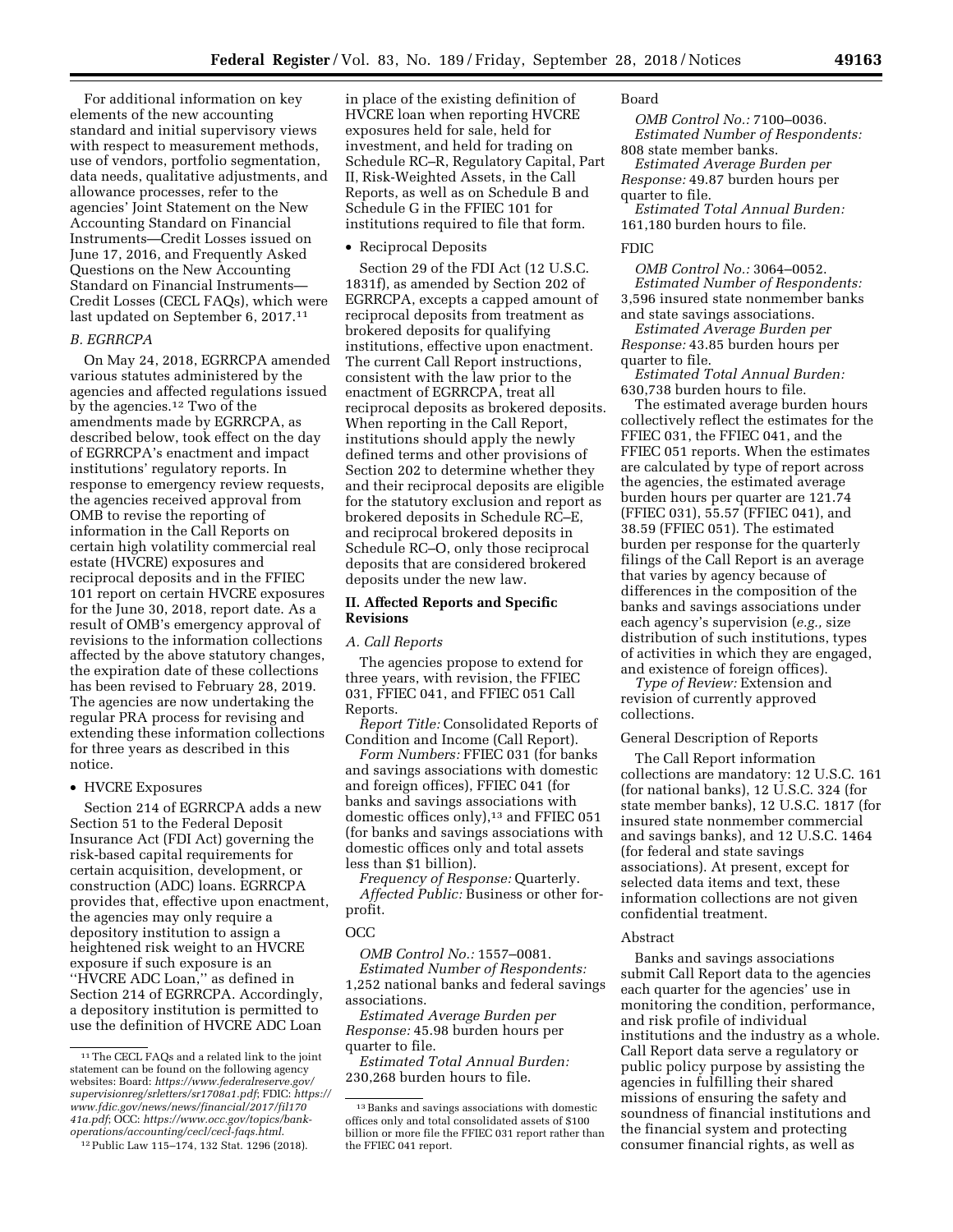agency-specific missions affecting national and state-chartered institutions, such as conducting monetary policy, ensuring financial stability, and administering federal deposit insurance. Call Reports are the source of the most current statistical data available for identifying areas of focus for on-site and off-site examinations. Among other purposes, the agencies use Call Report data in evaluating institutions' corporate applications, including, in particular, interstate merger and acquisition applications for which the agencies are required by law to determine whether the resulting institution would control more than 10 percent of the total amount of deposits of insured depository institutions in the United States. Call Report data also are used to calculate institutions' deposit insurance and Financing Corporation assessments and national banks' and federal savings associations' semiannual assessment fees.

#### *B. FFIEC 002 and 002S*

The Board proposes to extend for three years, with revision, on behalf of the agencies the FFIEC 002 and FFIEC 002S reports.

*Report Titles:* Report of Assets and Liabilities of U.S. Branches and Agencies of Foreign Banks; Report of Assets and Liabilities of a Non-U.S. Branch that is Managed or Controlled by a U.S. Branch or Agency of a Foreign (Non-U.S.) Bank.

*Form Numbers:* FFIEC 002; FFIEC 002S.

*OMB control number:* 7100–0032. *Frequency of Response:* Quarterly. *Affected Public:* Business or other forprofit.

*Respondents:* All state-chartered or federally-licensed U.S. branches and agencies of foreign banking organizations, and all non-U.S. branches managed or controlled by a U.S. branch or agency of a foreign banking organization.

*Estimated Number of Respondents:*  FFIEC 002—209; FFIEC 002S—38.

*Estimated Average Burden per Response:* FFIEC 002—23.87 hours; FFIEC 002S—6.0 hours.

*Estimated Total Annual Burden:*  FFEIC 002—19,955 hours; FFIEC 002S— 912 hours.

*Type of Review:* Extension and revision of currently approved collections.

## General Description of Reports

These information collections are mandatory (12 U.S.C. 3105(c)(2), 1817(a)(1) and (3), and 3102(b)). Except for select sensitive items, the FFIEC 002 is not given confidential treatment; the

FFIEC 002S is given confidential treatment (5 U.S.C. 552(b)(4) and (8)).

#### Abstract

On a quarterly basis, all U.S. branches and agencies of foreign banks are required to file the FFIEC 002, which is a detailed report of condition with a variety of supporting schedules. This information is used to fulfill the supervisory and regulatory requirements of the International Banking Act of 1978. The data are also used to augment the bank credit, loan, and deposit information needed for monetary policy and other public policy purposes. The FFIEC 002S is a supplement to the FFIEC 002 that collects information on assets and liabilities of any non-U.S. branch that is managed or controlled by a U.S. branch or agency of the foreign bank. A non-U.S. branch is managed or controlled by a U.S. branch or agency if a majority of the responsibility for business decisions, including but not limited to decisions with regard to lending or asset management or funding or liability management, or the responsibility for recordkeeping with respect to assets or liabilities for that foreign branch, resides at the U.S. branch or agency. A separate FFIEC 002S must be completed for each managed or controlled non-U.S. branch. The FFIEC 002S must be filed quarterly along with the U.S. branch or agency's FFIEC 002. The data from both reports are used for (1) monitoring deposit and credit transactions of U.S. residents; (2) monitoring the impact of policy changes; (3) analyzing structural issues concerning foreign bank activity in U.S. markets; (4) understanding flows of banking funds and indebtedness of developing countries in connection with data collected by the International Monetary Fund and the Bank for International Settlements that are used in economic analysis; and (5) assisting in the supervision of U.S. offices of foreign banks. The Federal Reserve System collects and processes these reports on behalf of all three agencies.

#### *C. FFIEC 030 and 030S*

The agencies propose to extend for three years, with revision, the FFIEC 030 and FFIEC 030S reports.

*Report Title:* Foreign Branch Report of Condition.

*Form Numbers:* FFIEC 030 and FFIEC 030S.

*Frequency of Response:* Annually, and quarterly for significant branches.

*Affected Public:* Business or other for profit.

# OCC

*OMB Number:* 1557–0099.

*Estimated Number of Respondents:*  199 annual branch respondents (FFIEC 030); 57 quarterly branch respondents (FFIEC 030); 30 annual branch respondents (FFIEC 030S).

*Estimated Average Time per Response:* 3.4 burden hours (FFIEC 030); 0.5 burden hours (FFIEC 030S).

*Estimated Total Annual Burden:*  1,467 burden hours.

#### Board

*OMB Number:* 7100–0071. *Estimated Number of Respondents:* 14 annual branch respondents (FFIEC 030); 24 quarterly branch respondents (FFIEC 030); 11 annual branch respondents (FFIEC 030S).

*Estimated Average Time per Response:* 3.4 burden hours (FFIEC 030); 0.5 burden hours (FFIEC 030S).

*Estimated Total Annual Burden:* 380 burden hours.

# FDIC

*OMB Number:* 3064–0011. *Estimated Number of Respondents:* 8 annual branch respondents (FFIEC 030); 1 quarterly branch respondent (FFIEC 030); 8 annual branch respondents (FFIEC 030S).

*Estimated Average Time per Response:* 3.4 burden hours (FFIEC 030); 0.5 burden hours (FFIEC 030S).

*Estimated Total Annual Burden:* 45 burden hours.

*Type of Review:* Extension and revision of currently approved collections.

#### General Description of Reports

This information collection is mandatory: 12 U.S.C. 602 (Board); 12 U.S.C. 161 and 602 (OCC); and 12 U.S.C. 1828 (FDIC). This information collection is given confidential treatment under 5 U.S.C. 552(b)(4) and (8).

#### Abstract

The FFIEC 030 collects asset and liability information for foreign branches of insured U.S. banks and insured U.S. savings associations (U.S. depository institutions) and is required for regulatory and supervisory purposes. The information is used to analyze the foreign operations of U.S. institutions. All foreign branches of U.S. institutions regardless of charter type file this report as provided in the instructions to the FFIEC 030 and FFIEC 030S.

A U.S. depository institution generally must file a separate report for each foreign branch, but in some cases may consolidate filing for multiple foreign branches in the same country, as described below. A branch with either total assets of at least \$2 billion or commitments to purchase foreign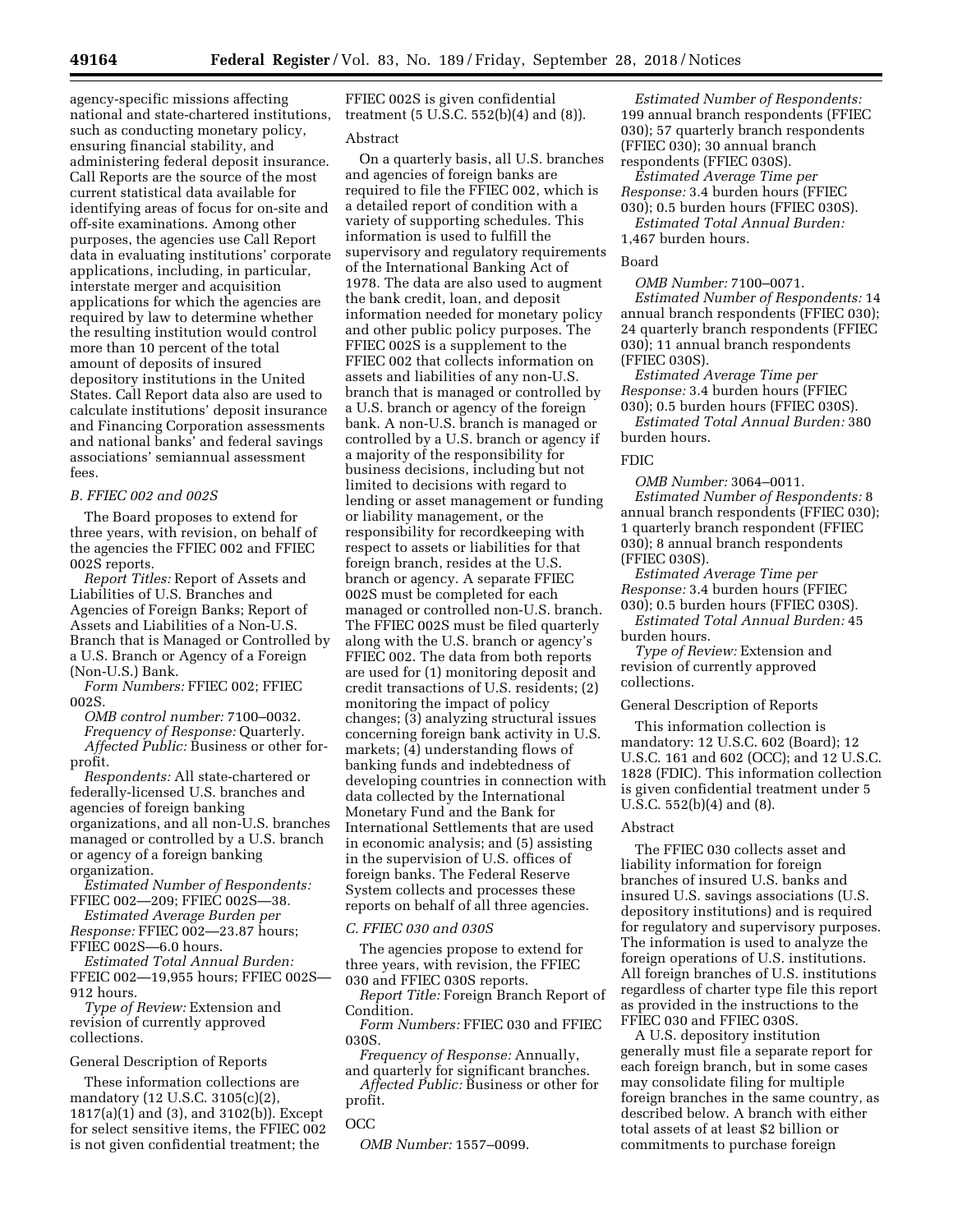currencies and U.S. dollar exchange of at least \$5 billion as of the end of a calendar quarter is considered a ''significant branch'' and an FFIEC 030 report is required to be filed quarterly. A U.S. depository institution with a foreign branch having total assets in excess of \$250 million that does not meet either of the criteria to file quarterly must file the entire FFIEC 030 report for this foreign branch on an annual basis as of December 31.

A U.S. depository institution with a foreign branch having total assets of \$50 million, but less than or equal to \$250 million that does not meet the criteria to file the FFIEC 030 report must file the FFIEC 030S report for this foreign branch on an annual basis as of December 31. A U.S. depository institution with a foreign branch having total assets of less than \$50 million is exempt from filing the FFIEC 030 and 030S reports.

#### *D. FFIEC 101*

The agencies propose to extend for three years, with revision, the FFIEC 101 report.

*Report Title:* Risk-Based Capital Reporting for Institutions Subject to the Advanced Capital Adequacy Framework.

*Form Number:* FFIEC 101. *Frequency of Response:* Quarterly. *Affected Public:* Business or other forprofit.

## **OCC**

*OMB Control No.:* 1557–0239. *Estimated Number of Respondents:* 20 national banks and federal savings associations.

*Estimated Time per Response:* 674 burden hours per quarter to file.

*Estimated Total Annual Burden:*  53,920 burden hours to file.

#### Board

*OMB Control No.:* 7100–0319. *Estimated Number of Respondents:* 6 state member banks; 16 bank holding companies and savings and loan holding companies; and 6 intermediate holding companies.

*Estimated Time per Response:* 674 burden hours per quarter for state member banks to file, 677 burden hours per quarter for bank holding companies and savings and loan holding companies to file; and 3 burden hours per quarter for intermediate holding companies to file.

*Estimated Total Annual Burden:*  16,176 burden hours for state member banks to file; 43,328 burden hours for bank holding companies and savings and loan holding companies to file; and 72 burden hours for intermediate holding companies to file.

# FDIC

*OMB Control No.:* 3064–0159. *Estimated Number of Respondents:* 2 insured state nonmember banks and state savings associations.

*Estimated Time per Response:* 674 burden hours per quarter to file. *Estimated Total Annual Burden:* 

5,392 burden hours to file. *Type of Review:* Extension and

revision of currently approved collections.

### General Description of Reports

Each advanced approaches institution 14 is required to report quarterly regulatory capital data on the FFIEC 101. The FFIEC 101 information collection is mandatory for advanced approaches institutions: 12 U.S.C. 161 (national banks), 12 U.S.C. 324 (state member banks), 12 U.S.C. 1844(c) (bank holding companies), 12 U.S.C. 1467a(b) (savings and loan holding companies), 12 U.S.C. 1817 (insured state nonmember commercial and savings banks), 12 U.S.C. 1464 (savings associations), and 12 U.S.C. 1844(c), 3106, and 3108 (intermediate holding companies). Certain data items in this information collection are given confidential treatment under 5 U.S.C. 552(b)(4) and (8).

#### Abstract

The agencies use data reported in the FFIEC 101 to assess and monitor the levels and components of each reporting entity's capital requirements and the adequacy of the entity's capital under the Advanced Capital Adequacy Framework; 15 to evaluate the impact of the Advanced Capital Adequacy Framework on individual reporting entities and on an industry-wide basis and its competitive implications; and to supplement on-site examination processes. The reporting schedules also assist advanced approaches institutions in understanding expectations relating to the system development necessary for implementation and validation of the Advanced Capital Adequacy Framework. Submitted data that are released publicly will also provide other interested parties with information about advanced approaches institutions' regulatory capital.

#### **Current Actions**

#### **I. Introduction**

In response to the new credit losses standard, key elements of which were outlined above in Section A of ''Supplementary Information, I. Background,'' the agencies reviewed the existing FFIEC reports to determine which reports may be affected by ASU 2016–13. As a result, revisions are proposed to the following FFIEC reports: (1) Call Reports (FFIEC 031, FFIEC 041, and FFIEC 051), (2) FFIEC 002 and FFIEC 002S, (3) FFIEC 030 and FFIEC 030S, and (4) the FFIEC 101.

The agencies also reviewed the existing FFIEC reports to determine which reports may be affected by EGRRCPA. As a result, additional revisions are proposed for the Call Reports (FFIEC 031, FFIEC 041, and FFIEC 051) and the FFIEC 101.

A detailed description of the proposed revisions resulting from both ASU 2016–13 and EGRRCPA follows.

#### **II. Call Report Revisions**

*A. General Discussion of Proposed Call Report Revisions* 

## 1. ASU 2016–13 Proposed Call Report Revisions

In response to the changes in accounting for credit losses under ASU 2016–13, the agencies are proposing revisions to the manner in which data on credit losses is reported in the Call Report. These changes are necessary to align the information reported in the Call Report with the new accounting standard as it relates to the credit losses for loans and leases, including offbalance sheet credit exposures.16 The revisions also address the broader scope of financial assets for which an allowance for credit losses must be established and maintained, and the elimination of the existing model for PCI assets, as described in more detail later in this section.

In developing these proposed Call Report revisions, the agencies followed the guiding principles for evaluating potential additions and deletions of Call Report data items and other revisions to the Call Report. In general, data items collected in the Call Report must meet three guiding principles: (1) The data items serve a long-term regulatory or public policy purpose by assisting the FFIEC member entities in fulfilling their shared missions of ensuring the safety and soundness of financial institutions and the financial system and the protection of consumer financial rights, as well as agency-specific missions affecting national and state-chartered institutions; (2) the data items to be collected maximize practical utility and minimize, to the extent practicable and appropriate, burden on financial

<sup>14</sup>See 12 CFR 3.100(b) (OCC); 12 CFR 217.100(b) (Board); 12 CFR 324.100(b) (FDIC).

<sup>15</sup> 12 CFR part 3, subpart E (OCC); 12 CFR part 217, subpart E (Board); 12 CFR part 324, subpart E

<sup>&</sup>lt;sup>16</sup> See 12 U.S.C. 1831n(a).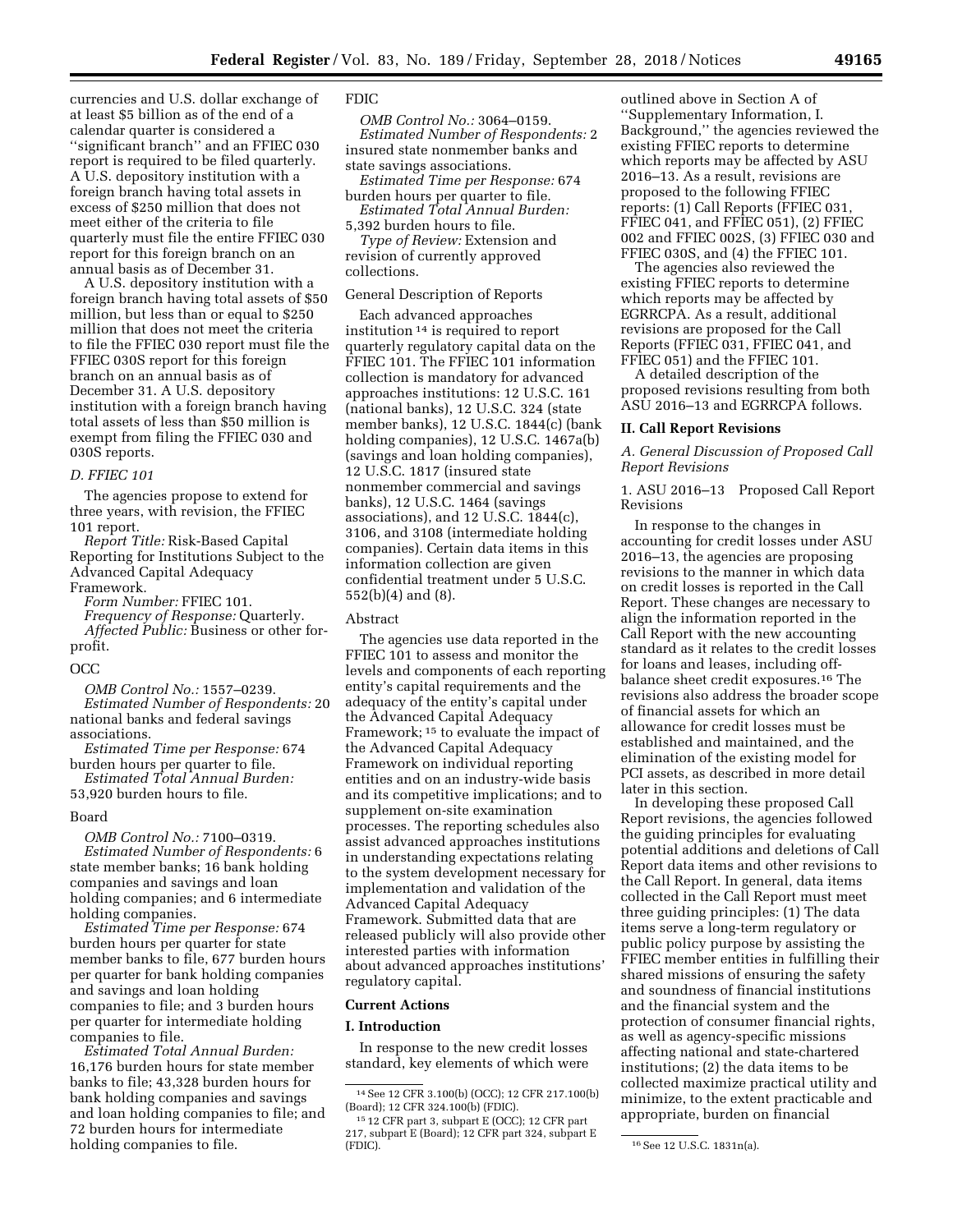institutions; and (3) equivalent data items are not readily available through other means. The agencies also applied these principles in developing the proposed revisions to the other FFIEC reports within the scope of this notice. In following these principles, the agencies sought to limit the number of data items being added to the Call Report and the other reports within the scope of this notice to address the changes in accounting for credit losses. The majority of the proposed changes address the broader scope of assets subject to an allowance for credit losses assessment under ASU 2016–13. Throughout the Call Report, the agencies generally propose to request credit loss information on loans and leases, HTM debt securities, and AFS debt securities given the materiality of these asset types to institutions' overall balance sheets as well as the potential materiality of the allowances for credit losses on these assets.

The existing Call Report schedules impacted by ASU 2016–13 and included in the development of this proposal are:

D Schedule RI—Income Statement

■ Schedule RI–B—Charge-offs and Recoveries on Loans and Leases and Changes in Allowance for Loan and Lease Losses

■ Schedule RI–C—Disaggregated Data on the Allowance for Loan and Lease Losses [FFIEC 031 and FFIEC 041 only]

■ Schedule RI–D—Income from Foreign Offices [FFIEC 031 only]

■ Schedule RI–E—Explanations

■ Schedule RC—Balance Sheet

■ Schedule RC–B—Securities<br>■ Schedule RC–C—Loans and ■ Schedule RC–C—Loans and Lease<br>nancing Receivables Financing Receivables

■ Schedule RC–F—Other Assets

 $\blacksquare$  Schedule RC–G—Other Liabilities

■ Schedule RC–H–Selected Balance Sheet Items for Domestic Offices [FFIEC 031 only]

■ Schedule RC–K—Quarterly Averages

■ Schedule RC–N—Past Due and Nonaccrual Loans, Leases, and Other Assets

■ Schedule RC–R—Regulatory Capital

■ Schedule RC–V—Variable Interest Entities [FFIEC 031 and FFIEC 041 only]

■ Schedule SU—Supplemental Information [FFIEC 051 only]

As noted previously, ASU 2016–13 broadens the scope of financial assets for which allowances for credit losses must be estimated. CECL is applicable to all financial instruments measured at amortized cost (including loans held for investment and HTM debt securities, as well as trade and reinsurance receivables and receivables that relate to repurchase agreements and securities

lending agreements), net investments in leases, and off-balance-sheet credit exposures not accounted for as insurance, including loan commitments, standby letters of credit, and financial guarantees. In addition, under ASU 2016–13, institutions will record credit losses on AFS debt securities through an allowance for credit losses rather than as a write-down through earnings for other-than-temporary impairment (OTTI). The broader scope of financial assets for which allowances must be estimated under ASU 2016–13 results in the proposed reporting of additional allowances, and related charge-off and recovery data, in the Call Report and proposed changes to the terminology used to describe allowances for credit losses within the Call Report. To address the broader scope of assets that will have allowances under ASU 2016– 13, the agencies propose to change the allowance nomenclature to consistently use ''allowance for credit losses'' followed by the specific asset type as relevant, *e.g.,* ''allowance for credit losses on loans and leases'' and ''allowance for credit losses on HTM debt securities.''

By broadening the scope of financial assets for which the need for allowances for credit losses must be assessed to include HTM and AFS debt securities, the new standard eliminates the existing OTTI model for such securities. Subsequent to an institution's adoption of ASU 2016–13, the concept of OTTI will no longer be relevant and information on OTTI will no longer be captured in the Call Report.

The new standard also eliminates the separate impairment model for PCI loans and debt securities. Under CECL, credit losses on PCD financial assets measured at amortized cost are subject to the same credit loss measurement standard as all other financial assets measured at amortized cost. Subsequent to an institution's adoption of ASU 2016–13, information on PCI loans will no longer be captured in the Call Report.

While the standard generally does not change the scope of off-balance sheet credit exposures subject to an allowance for credit loss assessment, the standard does change the period over which an institution should estimate expected credit losses. For off-balance-sheet credit exposures, an institution will estimate expected credit losses over the contractual period in which it is exposed to credit risk via a present contractual obligation to extend credit. For the period of exposure, the estimate of expected credit losses should consider both the likelihood that funding will occur and the amount expected to be funded over the

estimated remaining life of the commitment or other off-balance-sheet exposure. In contrast to existing practices, the FASB decided that no credit losses should be recognized on off-balance-sheet credit exposures that are unconditionally cancellable by the issuer. The exclusion of unconditionally cancellable off-balance sheet exposures from the allowance for credit losses assessment requires clarification in the Call Report instructions.

The agencies also note that, because of the different effective dates for ASU 2016–13 for PBEs that are SEC filers, other PBEs (non-SEC filers), and all other entities, as well as the option for early adoption and the varying fiscal years across the population of institutions that file Call Reports, the period over which institutions may be implementing this ASU ranges from the first quarter of 2019 through the fourth quarter of 2022. December 31, 2022, will be the first quarter-end Call Report date as of which all institutions would be required to prepare their Call Reports in accordance with ASU 2016–13.17 As a result, the agencies are proposing revisions to the reporting of information on credit losses in response to the ASU that would be introduced in the Call Report effective March 31, 2019, but would not be fully phased in until the Call Report for December 31, 2022.18

As of the new accounting standard's effective date for an individual institution, the institution will apply the standard based on the characteristics of financial assets as follows:

• *Financial assets measured at amortized cost (that are not PCD assets) and net investments in leases:* A cumulative-effect adjustment for the changes in the allowances for credit losses on these assets will be recognized in retained earnings, net of applicable taxes, as of the beginning of the fiscal year in which the new standard is adopted. The cumulative-effect adjustment to retained earnings should be reported in Call Report Schedule RI– A, item 2, ''Cumulative effect of changes in accounting principles and corrections of material accounting errors,'' and explained in Schedule RI–E, item 4.a, for which a preprinted caption, ''Adoption of Current Expected Credit

 $^{17}$  If the FASB issues a final Accounting Standards Update amending the transition and effective date provisions in ASU 2016–13 as described in footnote 6, December 31, 2022, would continue to be the first quarter-end Call Report date as of which all institutions would be required to prepare their Call Reports in accordance with ASU 2016–13.

<sup>18</sup>See CECL FAQs, question 36, for examples of how and when institutions with non-calendar fiscal years must incorporate the new credit losses standard into their regulatory reports.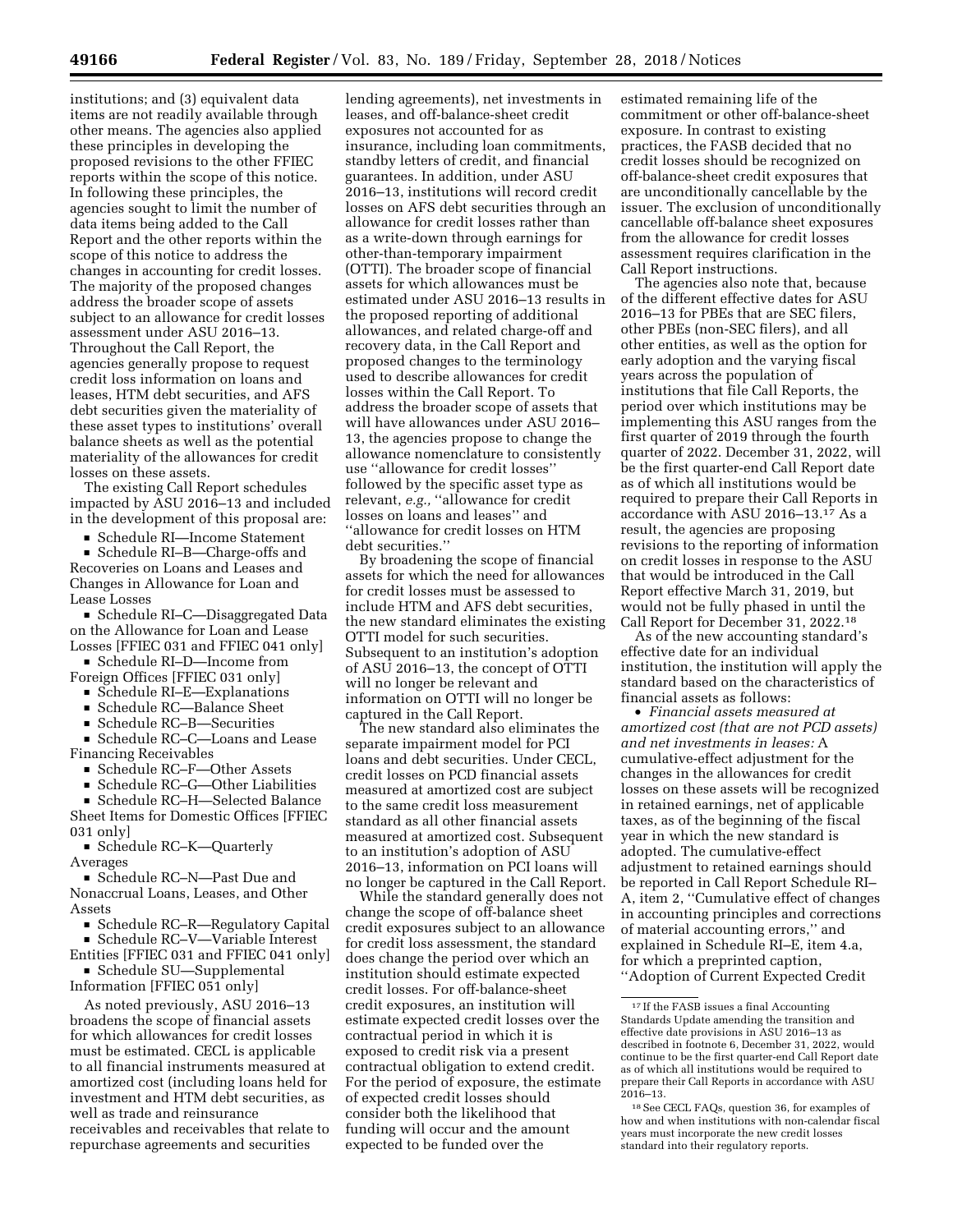Losses Methodology—ASC Topic 326,'' will be provided in the text field for this item.

• *Purchased credit-deteriorated financial assets:* Financial assets classified as PCI assets prior to the effective date of the new standard will be classified as PCD assets as of the effective date. For all financial assets designated as PCD assets as of the effective date, an institution will be required to gross up the balance sheet amount of the financial asset by the amount of its allowance for expected credit losses as of the effective date, resulting in an adjustment to the amortized cost basis of the asset to reflect the addition of the allowance for credit losses as of that date. For loans held for investment and held-tomaturity debt securities, this allowance gross-up as of the effective date of ASU 2016–13 should be reported in the appropriate columns of Schedule RI–B, Part II, item 6, "Adjustments," and should be included in the amount reported in Schedule RI–E, item 6.b, for which a preprinted caption, ''Effect of adoption of current expected credit losses methodology on allowances for credit losses on loans and leases held for investment and held-to-maturity debt securities,'' will be provided in the text field for this item. Subsequent changes in the allowances for credit losses on PCD financial assets will be recognized by charges or credits to earnings through provisions for credit losses. The institution will accrete the noncredit discount or premium to interest income based on the effective interest rate on the PCD financial assets determined after the gross-up for the CECL allowance as of the effective date, except for PCD financial assets in nonaccrual status.

• *AFS and HTM debt securities:* A debt security on which OTTI had been recognized prior to the effective date of the new standard will transition to the new guidance prospectively (*i.e.,* with no change in the amortized cost basis of the security). The effective interest rate on such a debt security before the adoption date will be retained and locked in. Amounts previously recognized in accumulated other comprehensive income related to cash flow improvements will continue to be accreted to interest income over the remaining life of the debt security on a level-yield basis. Recoveries of amounts previously written off relating to improvements in cash flows after the date of adoption will be recognized in income in the period received.

## *2. EGRRCPA Proposed Call Report Revisions*

This proposal addresses the changes to the reporting of reciprocal deposits and HVCRE exposures in the Call Report resulting from EGRRCPA. The guiding principles, noted above, were applied in determining these proposed changes to the Call Report.

The existing Call Report schedules impacted by EGRRCPA and for which revisions are included in this proposal are:

■ Schedule RC–E—Deposit Liabilities

■ Schedule RC–O—Other Data for Deposit Insurance and FICO

Assessments

■ Schedule RC–R—Regulatory Capital: Part II. Risk-Weighted Assets

## *B. Detail of Specific Proposed Call Report Revisions*

The proposed Call Report revisions are consistent across the FFIEC 031, FFIEC 041, and FFIEC 051 reporting forms to the extent that the same schedule and data items within these schedules currently exist within each reporting form. Throughout this detailed discussion of specific proposed Call Report revisions, for each schedule discussed, the agencies have included the affected form numbers next to the schedule name. Unless otherwise stated, all changes relating to a particular schedule apply to all forms listed.

1. ASU 2016–13 Proposed Call Report Revisions

Due to the staggered effective dates, ASU 2016–13 will not be implemented by all institutions until December 2022. It is expected that the majority of institutions will implement the standard in the first or fourth quarter of 2021. As such, the proposed revisions to schedule titles or specific data item captions resulting from the change in nomenclature upon the adoption of CECL generally would not be reflected in the reporting forms until March 31, 2021, as outlined in the following schedule-by-schedule descriptions of the proposed changes to the affected Call Report schedules. Effective for the March 31, 2021, report date, unless otherwise indicated, the schedule titles or specific data item captions referencing the ''provision for loan and lease losses'' and the ''allowance for loan and lease losses'' would be changed to the ''provision for credit losses'' and the ''allowance for credit losses on loans and leases,'' respectively.

From March 31, 2019, through December 31, 2020, the reporting form and instructions for each schedule title

or data item impacted by the change in nomenclature would include guidance stating how institutions that have adopted ASU 2016–13 would report the data items related to the ''provision for credit losses'' and ''allowance for credit losses,'' as applicable. For the transition period from March 31, 2021, through December 31, 2022, the reporting form and instructions for each impacted schedule title or data item would be updated to include guidance stating how institutions that have not adopted ASU 2016–13 would report the ''provision for loan and lease losses'' or the ''allowance for loan and lease losses,'' as applicable.

### Schedule RI (FFIEC 031, FFIEC 041, and FFIEC 051)

To address the broader scope of financial assets for which provisions will be calculated under ASU 2016–13, the agencies propose to revise Schedule RI, item 4, from ''Provision for loan and lease losses'' to ''Provisions for credit losses on financial assets,'' effective March 31, 2021. To address the elimination of the concept of OTTI by ASU 2016–13, effective December 31, 2022, the agencies propose to remove Schedule RI, Memorandum item 14, ''Other-than-temporary impairment losses on held-to-maturity and available-for-sale debt securities recognized in earnings.'' Under the new standard, institutions will recognize credit losses on HTM and AFS debt securities through an allowance for credit losses, and the agencies propose to collect information on the allowance for credit losses on these two categories of debt securities in Schedule RI–B as described below. From March 31, 2019, through September 30, 2022, the reporting form and instructions for Memorandum item 14 will include guidance stating that Memorandum item 14 is to be completed only by institutions that have not adopted ASU 2016–13.

## Schedule RI–B (FFIEC 031, FFIEC 041, and FFIEC 051)

To address the broader scope of financial assets for which allowances will be calculated under ASU 2016–13 and for which charge-offs and recoveries will be applicable, the agencies propose to change the title of Schedule RI–B effective March 31, 2019, from ''Chargeoffs and Recoveries on Loans and Leases and Changes in Allowance for Loan and Lease Losses'' to ''Charge-offs and Recoveries on Loans and Leases and Changes in Allowances for Credit Losses."

In addition, for the FFIEC 031 and FFIEC 041 only, effective March 31,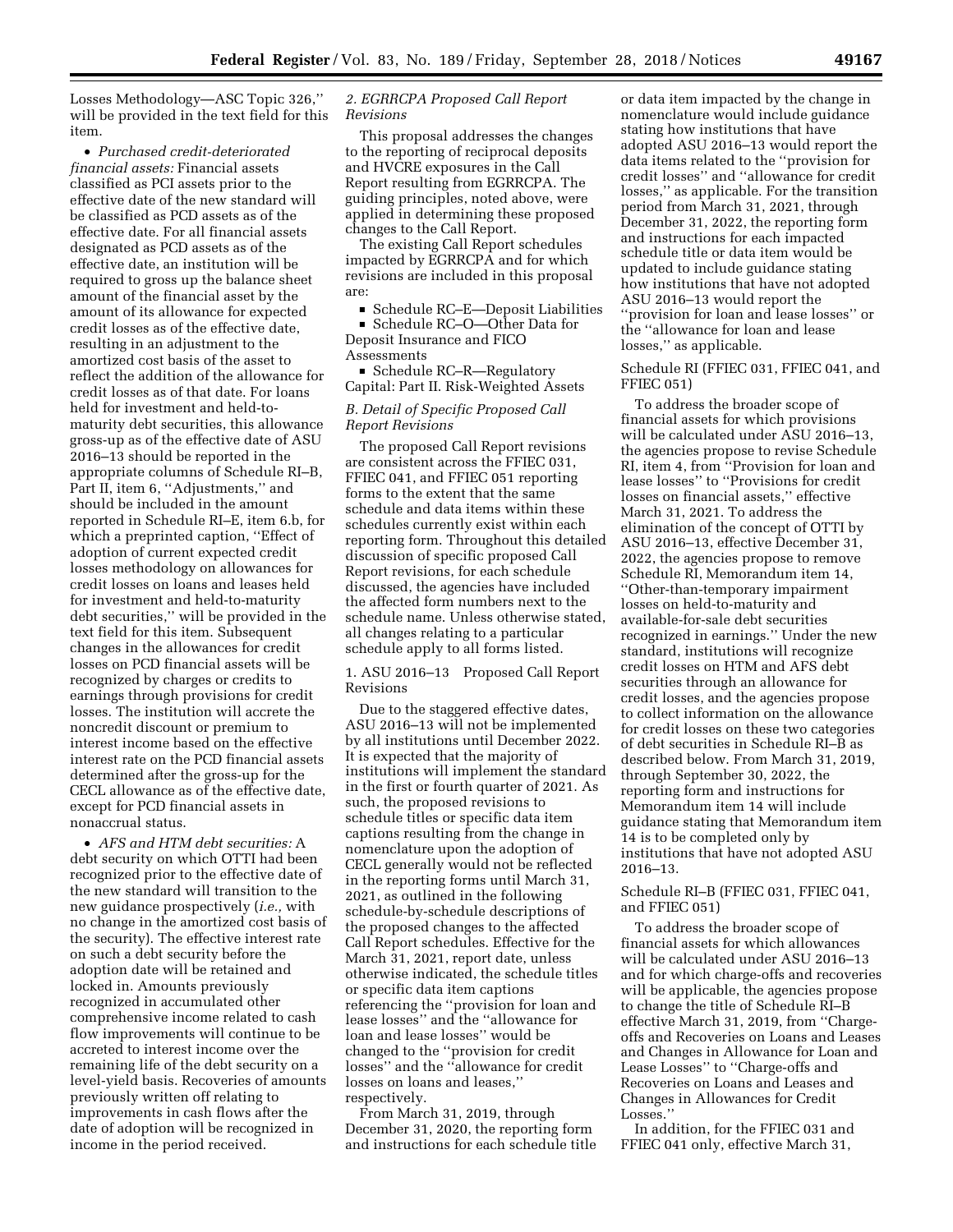2021, to address the change in allowance nomenclature arising from the broader scope of allowances under ASU 2016–13, the agencies propose to revise Schedule RI–B, Part I, Memorandum item 4, from

''Uncollectible retail credit card fees and finance charges reversed against income (*i.e.,* not included in charge-offs against the allowance for loan and lease losses)'' to ''Uncollectible retail credit card fees and finance charges reversed against income (*i.e.,* not included in charge-offs against the allowance for credit losses on loans and leases).''

To further address the broader scope of financial assets for which allowances will be calculated under ASU 2016–13, the agencies propose to revise Schedule RI–B, Part II, to also include changes in the allowances for credit losses on HTM and AFS debt securities. Effective March 31, 2019, the agencies propose to change the title of Schedule RI–B, Part II, from ''Changes in Allowance for Loan and Lease Losses'' to ''Changes in Allowances for Credit Losses.''

In addition, effective March 31, 2019, Schedule RI–B, Part II, would be expanded from one column to a table with three columns titled:

- —Column A: Loans and leases held for investment
- —Column B: Held-to-maturity debt securities
- —Column C: Available-for-sale debt securities

From March 31, 2019, through September 30, 2022, the reporting form and instructions for Schedule RI–B, Part II, would include guidance stating that Columns B and C are to be completed only by institutions that have adopted ASU 2016–13.

In addition, effective March 31, 2019, Schedule RI–B, Part II, item 4, will be revised from ''Less: Write-downs arising from transfers of loans to a held-for-sale account'' to ''Less: Write-downs arising from transfers of financial assets'' to capture changes in allowances from transfers of loans from held-toinvestment to held-for-sale and from transfers of securities between categories, *e.g.,* from the AFS to the HTM category. Further, effective March 31, 2019, Schedule RI–B, Part II, item 5, will be revised from ''Provision for loan and lease losses'' to ''Provisions for credit losses'' to capture the broader scope of financial assets included in the schedule.

Effective March 31, 2019, or the first quarter in which an institution reports its adoption of ASU 2016–13, whichever is later, Schedule RI–B, Part II, item 6, ''Adjustments,'' would be used to capture the initial impact of applying

ASU 2016–13 as of the effective date in the period of adoption, including the initial allowance gross-up for PCD assets as of the effective date. Item 6 also would be used to report the allowance gross-up upon the acquisition of PCD assets on or after the effective date. These adjustments would be explained in items for which preprinted captions would be provided in place of the existing text fields in Schedule RI–E, items 6.a and 6.b, respectively, as proposed below.

In the memorandum section of Schedule RI–B, Part II, on the FFIEC 031 and the FFIEC 041, to address the change in allowance nomenclature arising from the broader scope of allowances under ASU 2016–13, the agencies propose to revise the caption for Memorandum item 3, effective March 31, 2021, from ''Amount of allowance for loan and lease losses attributable to retail credit card fees and finance charges'' to ''Amount of allowance for credit losses on loans and leases attributable to retail credit card fees and finance charges.'' Also in the memorandum section of Schedule RI–B, Part II, on the FFIEC 031 and the FFIEC 041, effective December 31, 2022, the agencies propose to remove existing Memorandum item 4, ''Amount of allowance for post-acquisition credit losses on purchased credit impaired loans accounted for in accordance with FASB ASC 310–30,'' as ASU 2016–13 eliminates the concept of PCI loans and the separate credit impairment model for such loans. From March 31, 2019, through September 30, 2022, the reporting form and instructions for Schedule RI–B, Part II, Memorandum item 4, would specify that this item should be completed only by institutions that have not yet adopted ASU 2016–13.

Given that the scope of ASU 2016–13 is broader than the three financial asset types proposed to be included in the table in Schedule RI–B, Part II, effective March 31, 2019, the agencies propose to also add new Memorandum item 5, ''Provisions for credit losses on other financial assets measured at amortized cost,'' and Memorandum item 6, ''Allowance for credit losses on other financial assets measured at amortized cost,'' to Schedule RI–B, Part II, at the same time. For purposes of Memorandum items 5 and 6, other financial assets would include all financial assets measured at amortized cost other than loans and leases held for investment and held-to-maturity debt securities. From March 31, 2019, through September 30, 2022, the reporting form and instructions for Schedule RI–B, Part II, would include

guidance stating that Memorandum items 5 and 6 are to be completed only by institutions that have adopted ASU 2016–13.

## Schedule RI–C (FFIEC 031 and FFIEC 041)

Schedule RI–C currently requests allowance information for specified categories of loans held for investment that is disaggregated on the basis of three separate credit impairment models, and the amounts of the related recorded investment, from institutions with \$1 billion or more in total assets. ASU 2016–13 eliminates these separate credit impairment models and replaces them with CECL for all financial assets measured at amortized cost. As a result of this change, effective March 31, 2021, the agencies propose to change the title of Schedule RI–C from ''Disaggregated Data on the Allowance for Loan and Lease Losses'' to ''Disaggregated Data on Allowances for Credit Losses.''

To capture disaggregated data on allowances for credit losses from institutions that have adopted ASU 2016–13, the agencies propose to create Schedule RI–C, Part II, "Disaggregated Data on Allowances for Credit Losses,'' effective March 31, 2019. The existing table in Schedule RI–C, which includes items 1 through 6 and columns A through F, would be renamed ''Part I. Disaggregated Data on the Allowance for Loan and Lease Losses.'' From March 31, 2019, through September 30, 2022, the reporting form and instructions for Schedule RI–C, Part I, would include guidance stating that only those institutions that have not adopted ASU 2016–13 should complete Schedule RI– C, Part I.

The proposed Part II of this schedule would contain the same six loan portfolio categories and the unallocated category for which data are currently collected in existing Schedule RI–C along with the following portfolio categories for which allowance information would begin to be reported for HTM debt securities:

- 1. Securities issued by states and political subdivisions in the U.S.
- 2. Mortgage-backed securities (MBS) (including CMOs, REMICs, and stripped MBS)
	- a. Mortgage-backed securities issued or guaranteed by U.S. Government agencies or sponsored agencies
- b. Other mortgage-backed securities 3. Asset-backed securities and
- structured financial products 4. Other debt securities
- 5. Total

For each category of loans in Part II of Schedule RI–C, institutions would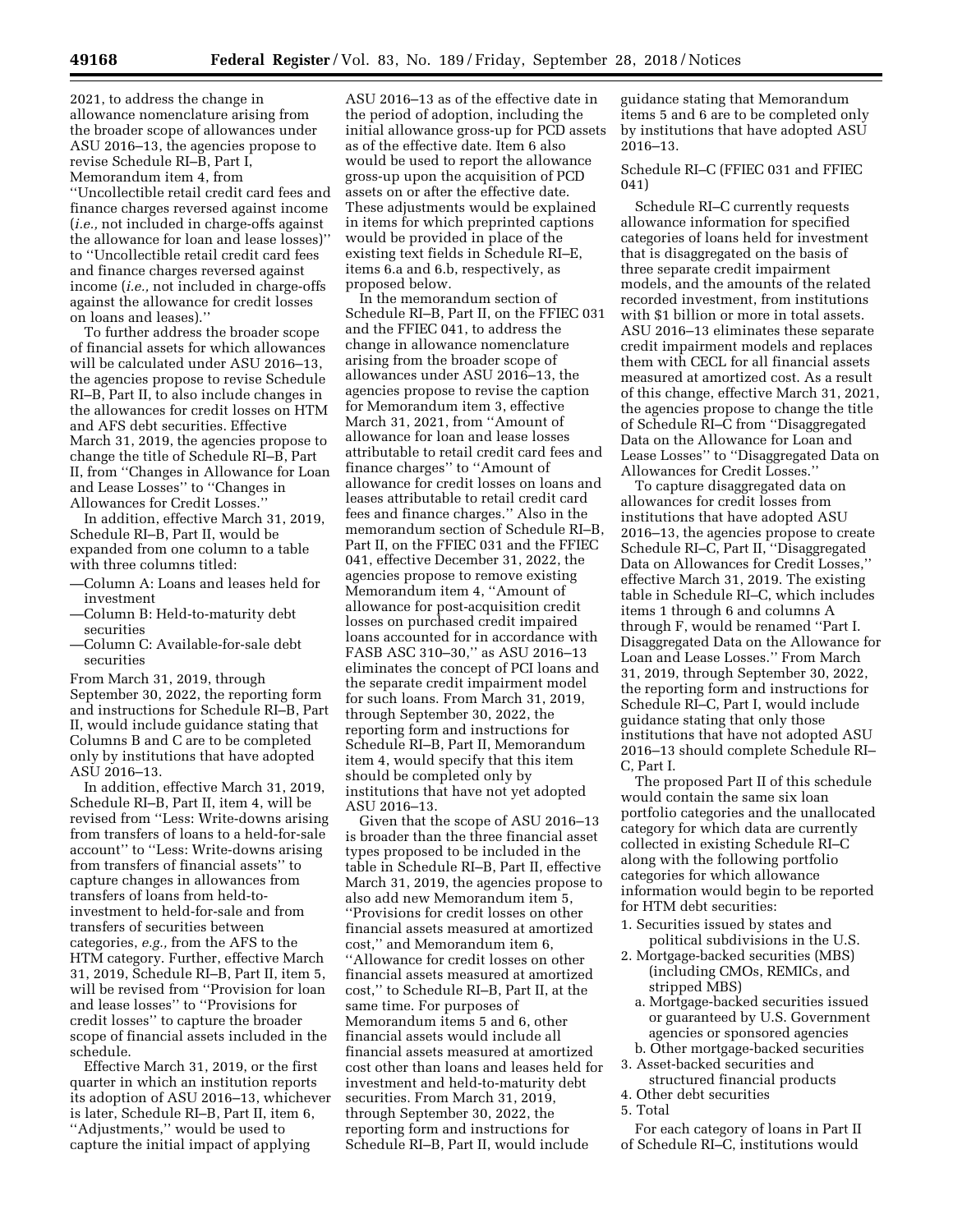report the amortized cost and the related allowance balance in Columns A and B, respectively. The amortized cost amounts to be reported would exclude any accrued interest receivable that is reported in ''Other assets'' on the balance sheet. For each category of HTM debt securities in Part II of Schedule RI– C, institutions would report only the related allowance balance. The amortized cost and allowance information on loans and the allowance information on HTM debt securities would be reported quarterly only by institutions with \$1 billion or more in total assets, as is currently done with existing Part I of Schedule RI–C.

The agencies will use the securitiesrelated information gathered in proposed Part II of the schedule to monitor the allowance levels and changes in these levels for the categories of HTM debt securities specified above, which would serve as a starting point for assessing the appropriateness of these levels. Further, with the proposed removal of the Call Report item for OTTI losses recognized in earnings (Schedule RI, Memorandum item 14), proposed Schedule RI–C, Part II, will become another source of information regarding credit losses on HTM debt securities, in addition to data proposed to be reported in Schedule RI–B, Part II. From March 31, 2019, through September 30, 2022, the reporting form and instructions for Schedule RI–C, Part II, would include guidance stating that only those institutions with \$1 billion or more in total assets that have adopted ASU 2016–13 should complete Schedule RI– C, Part II.

In addition, effective December 31, 2022, the agencies propose to remove the existing Schedule RI–C, Part I. Schedule RI–C, Part II, would then be the only table remaining within this schedule and the ''Part II'' designation would be removed.

# Schedule RI–D (FFIEC 031)

To address the broader scope of financial assets for which provisions will be calculated under ASU 2016–13, effective March 31, 2021, the agencies propose to revise Schedule RI–D, item 3, from ''Provision for loan and lease losses in foreign offices'' to ''Provisions for credit losses in foreign offices.''

## Schedule RI–E (FFIEC 031, FFIEC 041, and FFIEC 051)

Institutions use item 4 of Schedule RI–E to itemize and describe amounts included in Schedule RI–A, item 2, ''Cumulative effect of changes in accounting principles and corrections of material accounting errors.'' Effective March 31, 2019, the agencies propose to

replace the existing text field for Schedule RI–E, item 4.a, with a preprinted caption that would be titled ''Adoption of Current Expected Credit Losses Methodology—ASC Topic 326.'' Institutions will use this item to report the cumulative-effect adjustment (net of applicable income taxes) recognized in retained earnings for the changes in the allowances for credit losses on financial assets and off-balance sheet credit exposures as of the beginning of the fiscal year in which the institution adopts ASU 2016–13. Providing a preprinted caption for this data item, rather than allowing each institution to enter its own description for this cumulative-effect adjustment in the text field for item 4.a, will enhance the agencies' ability to compare the impact of the adoption of ASU 2016–13 across institutions. From March 31, 2019, through December 31, 2022, the reporting form and instructions for Schedule RI–E, item 4.a, would specify that this item is to be completed only in the quarter-end Call Reports for the remainder of the calendar year in which an institution adopts ASU 2016–13. The agencies anticipate that the preprinted caption for Schedule RI–E, item 4.a, would be removed after all institutions have adopted ASU 2016-13.

For Schedule RI–E, item 6, to address the broader scope of financial assets for which allowances will be maintained under ASU 2016–13, effective March 31, 2019, the agencies propose to revise this item from ''Adjustments to allowance for loan and lease losses'' to ''Adjustments to allowances for credit losses.'' In addition, effective March 31, 2019, the agencies propose to replace the existing text field for Schedule RI–E, item 6.a, with a preprinted caption that would be titled ''Initial allowances for credit losses recognized upon the acquisition of purchased credit-deteriorated assets on or after the effective date of ASU 2016–13.'' Also, effective March 31, 2019, the agencies propose to replace the existing text field for Schedule RI–E, item 6.b, with a preprinted caption that would be titled ''Effect of adoption of current expected credit losses methodology on allowances for credit losses on loans and leases held for investment and heldto-maturity debt securities.'' Item 6.b would be used to capture the change in the amount of allowances from initially applying ASU 2016–13 to these two categories of assets as of the effective date of the accounting standard in the period of adoption, including the initial allowance gross-up for any PCD assets held as of the effective date. From March 31, 2019, through September 30,

2022, the reporting form and instructions for Schedule RI–E, items 6.a and 6.b, would specify that these items are to be completed only by institutions that have adopted ASU 2016–13. The instructions for item 6.b would further state that this item is to be completed only in the quarter-end Call Reports for the remainder of the calendar year in which an institution adopts ASU 2016–13. The agencies anticipate that the preprinted caption for Schedule RI–E, item 6.b, would be removed after all institutions have adopted ASU 2016–13.

Schedule RC (FFIEC 031, FFIEC 041, and FFIEC 051)

To address the broader scope of financial assets for which allowances will be estimated under ASU 2016–13, the agencies propose revisions to the reporting form and instructions to specify which asset categories should be reported net of an allowance for credit losses on the Call Report balance sheet and which asset categories should be reported gross of such an allowance. The agencies determined that the only financial asset category for which separate (*i.e.,* gross) reporting of the amortized cost 19 and the allowance is needed on Schedule RC continues to be item 4.b, ''Loans and leases held for investment,'' because of the large size and overall importance of this asset category and its related allowances in comparison to the total assets reported on the balance sheet by most institutions. For other financial assets within the scope of CECL, the agencies propose that institutions report these assets at amortized cost 20 net of the related allowance for credit losses on Schedule RC.

Effective March 31, 2021, the agencies propose to revise Schedule RC, item 2.a, from ''Held-to-maturity securities'' to ''Held-to-maturity securities, net of allowance for credit losses.'' From March 31, 2019, through December 31, 2020, the agencies propose to add a footnote to Schedule RC, item 2.a, specifying that institutions should ''report this amount net of any applicable allowance for credit losses.'' Additionally, for Schedule RC, item 3.b, ''Securities purchased under agreements to resell,'' and Schedule RC, item 11, ''Other assets,'' effective March 31, 2019, the agencies propose to add a footnote to these items specifying that institutions should ''report this amount net of any applicable allowance for

<sup>19</sup>Amortized cost amounts to be reported by asset category would exclude any accrued interest receivable on assets in that category that is reported in "Other assets" on the Call Report balance sheet.<br><sup>20</sup> See footnote 19.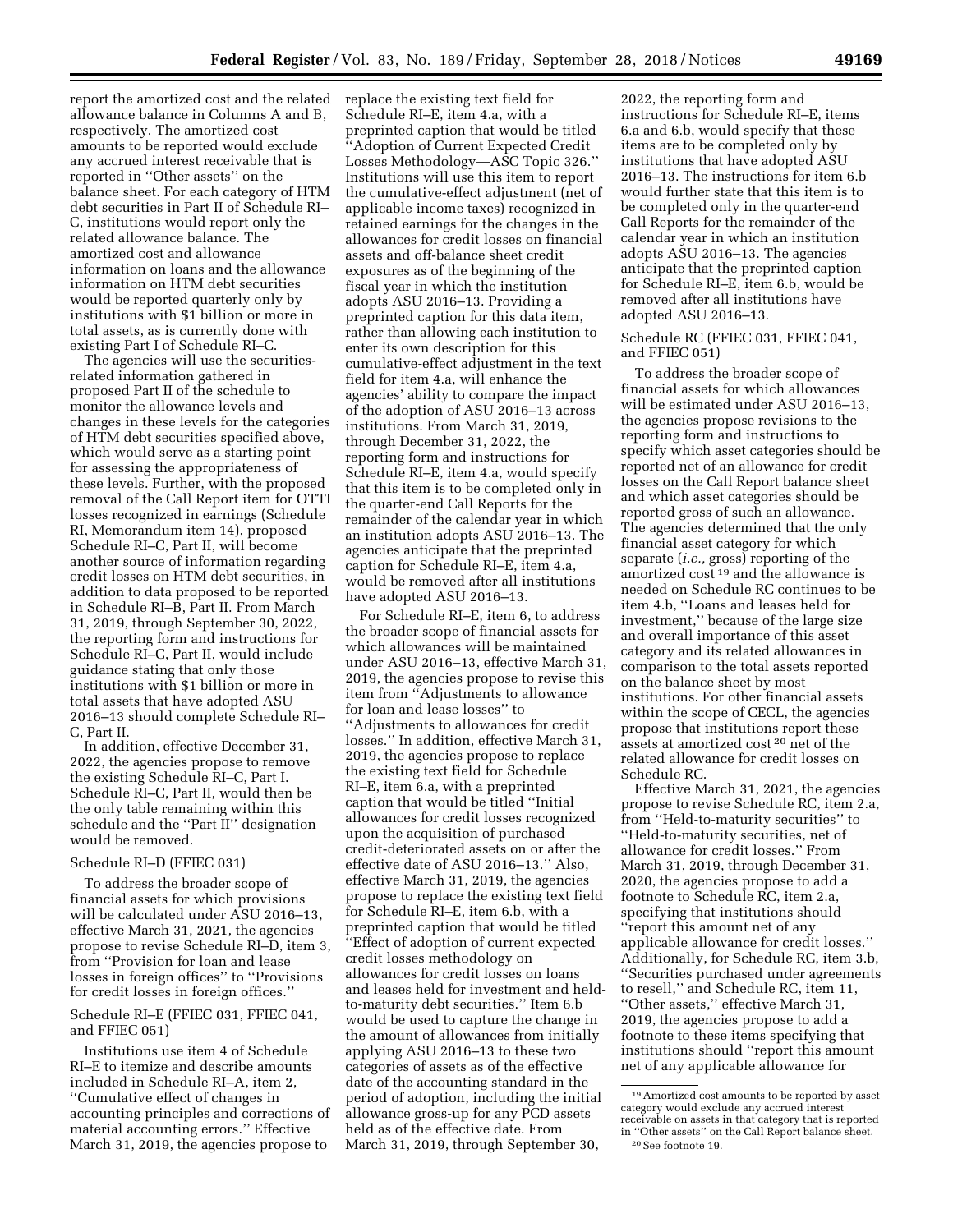credit losses.'' From March 31, 2019, through September 30, 2022, the reporting form and instructions for Schedule RC, items 2.a, 3.b, and 11, would specify that reporting such items net of any related allowances for credit losses is applicable only to those institutions that have adopted ASU 2016–13. Given that AFS debt securities are reported on Schedule RC at fair value, the agencies are not proposing any changes to Schedule RC, item 2.b, ''Available-for-sale securities,'' and instead propose reporting allowances for credit losses on AFS debt securities only in Schedule RI–B, Part II.

In addition, to address the change in allowance nomenclature under ASU 2016–13, the agencies propose to revise Schedule RC, item 4.c, from ''LESS: Allowance for loan and lease losses'' to ''LESS: Allowance for credit losses on loans and leases'' effective March 31, 2021.

## Schedule RC–B (FFIEC 031, FFIEC 041, and FFIEC 051)

Effective March 31, 2019, the agencies propose to revise the instructions to Schedule RC–B to clarify that for institutions that have adopted ASU 2016–13, allowances for credit losses should not be deducted from the amortized cost amounts reported in columns A and C of this schedule.21 In other words, institutions should continue reporting the amortized cost of HTM and AFS debt securities in these two columns of Schedule RC–B gross of their related allowances for credit losses.

## Schedule RC–C (FFIEC 031, FFIEC 041, and FFIEC 051)

Effective March 31, 2021, to address the change in allowance nomenclature, the agencies propose to revise the reporting form and instructions for Schedule RC–C by replacing references to the allowance for loan and lease losses in statements indicating that the allowance should not be deducted from the loans and leases reported in this schedule with references to the allowance for credit losses. Thus, loans and leases will continue to be reported gross of any related allowances or allocated transfer risk reserve in Schedule RC–C, Part I.

In addition, to address the elimination of PCI assets by ASU 2016–13, the agencies propose to remove Schedule RC–C, Part I, Memorandum items 7.a and 7.b, in which institutions report the

outstanding balance and balance sheet amount, respectively, of PCI loans held for investment effective December 31, 2022. The agencies determined that these items were not needed after the transition to PCD loans under ASU 2016–13 because the ASU eliminates the separate credit impairment model for PCI loans and applies CECL to all loans held for investment measured at amortized cost. From March 31, 2019, through September 30, 2022, the reporting form and instructions for Schedule RC–C, Part I, Memorandum items 7.a and 7.b, would specify that these items should be completed only by institutions that have not yet adopted ASU 2016–13.

Additionally, since ASU 2016–13 supersedes ASC 310–30, the agencies propose to revise Schedule RC–C, Part I, Memorandum item 12, ''Loans (not subject to the requirements of FASB ASC 310–30 (former AICPA Statement of Position 03–3)) and leases held for investment that were acquired in business combinations with acquisition dates in the current calendar year,'' effective December 31, 2022. As revised, the loans held for investment to be reported in Memorandum item 12 would be those not considered purchased credit deteriorated per ASC 326. From March 31, 2019, through September 30, 2022, the agencies propose to revise the reporting form and instructions for Schedule RC–C, Part I, by adding a statement explaining that, subsequent to adoption of ASU 2016– 13, an institution should report only loans held for investment not considered purchased credit deteriorated per ASC 326 in Schedule RC–C, Part I, Memorandum item 12.

## Schedule RC–F (FFIEC 031, FFIEC 041, and FFIEC 051)

To address the broader scope of financial assets for which allowances will be applicable under ASU 2016–13, the agencies propose to specify that assets within the scope of the ASU that are included in Schedule RC–F should be reported net of any applicable allowances for credit losses. Effective March 31, 2019, the agencies propose to revise the reporting form and the instructions for Schedule RC–F by adding a statement explaining that, subsequent to adoption of ASU 2016– 13, an institution should report asset amounts in Schedule RC–F net of any applicable allowances for credit losses.

In addition, effective March 31, 2019, the agencies propose to add a footnote to item 1, ''Accrued interest receivable,'' on the reporting form and a statement to the instructions for item 1 that specify that institutions should exclude from

this item any accrued interest receivable that is reported elsewhere on the balance sheet as part of the related financial asset's amortized cost.

Schedule RC–G (FFIEC 031, FFIEC 041, and FFIEC 051)

To address ASU 2016–13's exclusion of off-balance sheet credit exposures that are unconditionally cancellable from the scope of off-balance sheet credit exposures for which allowances for credit losses should be measured, the agencies propose to revise the reporting form and instructions for Schedule RC–G, item 3, ''Allowance for credit losses on off-balance-sheet credit exposures,'' effective March 31, 2019. As revised, the reporting form and instructions would state that institutions that have adopted ASU 2016–13 should report in item 3 the allowance for credit losses on those offbalance-sheet credit exposures that are not unconditionally cancellable.

#### Schedule RC–H (FFIEC 031)

Effective March 31, 2019, the agencies propose to revise the instructions to Schedule RC–H to clarify that institutions that have adopted ASU 2016–13 should report Schedule RC–H, item 3, ''Securities purchased under agreements to resell,'' at amortized cost net of any related allowance for credit losses, which would be consistent with the proposed reporting of this asset category in Schedule RC—Balance Sheet. Also effective March 31, 2019, the agencies propose to revise the instructions to items 10 through 17 of Schedule RC–H to clarify that, for institutions that have adopted ASU 2016–13, allowances for credit losses should not be deducted from the amortized cost amounts reported for HTM debt securities in column A.22 This proposed reporting treatment for HTM debt securities is consistent with proposed reporting of the cost amounts of such securities in Schedule RC–B, column A.

## Schedule RC–K (FFIEC 031, FFIEC 041, FFIEC 051)

Effective March 31, 2019, the agencies propose to revise the instructions to Schedule RC–K to clarify that, for institutions that have adopted ASU 2016–13, allowances for credit losses should not be deducted from the related amortized cost amounts when calculating the quarterly averages for all debt securities.

<sup>21</sup>Amortized cost amounts to be reported by securities category in Schedule RC–B would exclude any accrued interest receivable on the securities in that category that is reported in ''Other assets'' on the Call Report balance sheet.

<sup>22</sup>Amortized cost amounts to be reported by securities category in Schedule RC–H would exclude any accrued interest receivable on the securities in that category that is reported in ''Other assets'' on the Call Report balance sheet.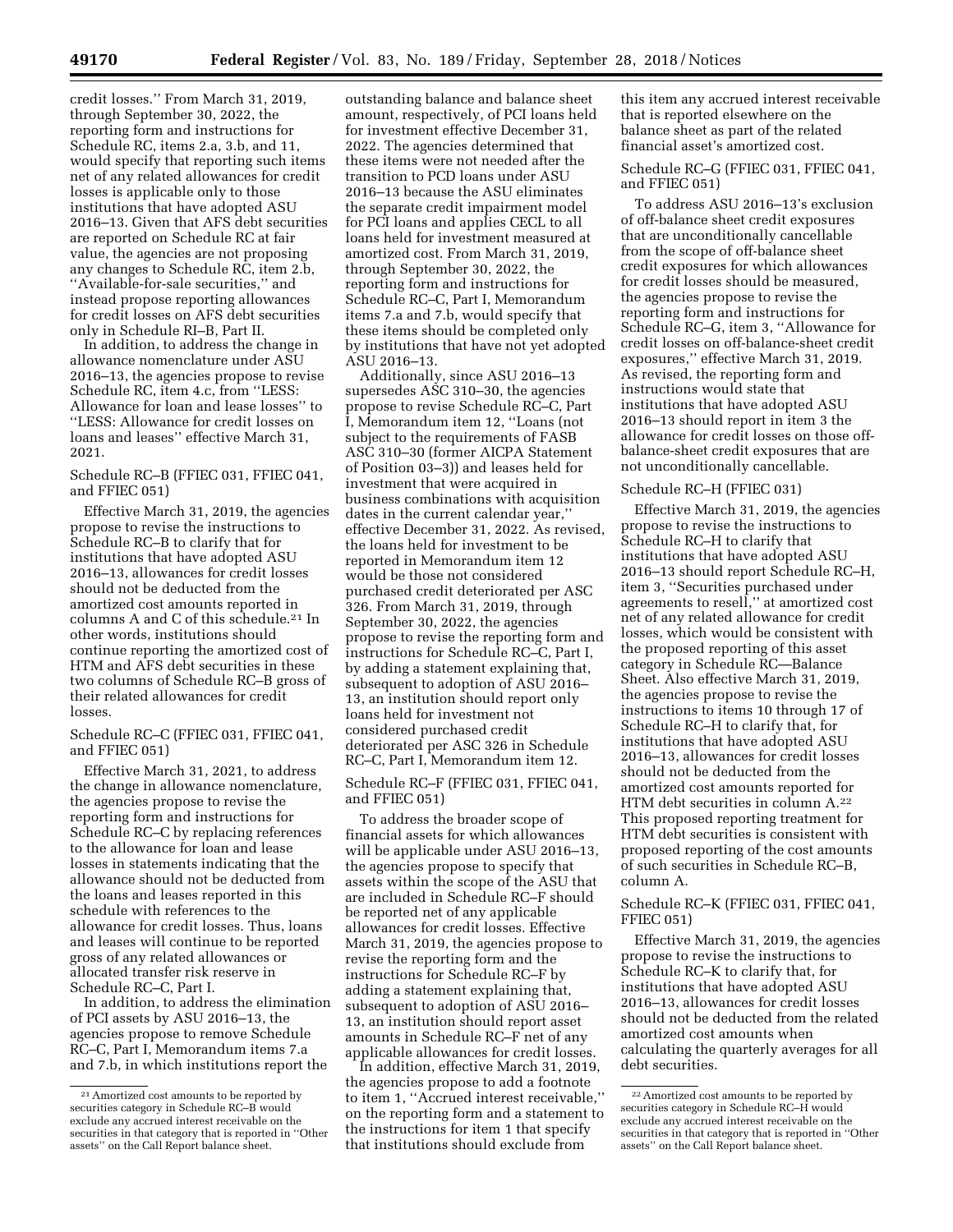Schedule RC–N (FFIEC 031, FFIEC 041, and FFIEC 051)

To address the elimination of PCI assets by ASU 2016–13, the agencies propose to remove Schedule RC–N, Memorandum items 9.a and 9.b, in which institutions report the outstanding balance and balance sheet amount, respectively, of past due and nonaccrual PCI loans effective December 31, 2022. The agencies determined that these items were not needed for PCD loans under ASU 2016– 13 given that the ASU eliminates the separate credit impairment model for PCI loans and applies CECL to PCD loans and all other loans held for investment measured at amortized cost. From March 31, 2019, through September 30, 2022, the reporting form and the instructions for Schedule RC–N, Memorandum items 9.a and 9.b, would specify that these items should be completed only by institutions that have not yet adopted ASU 2016–13.

Schedule RC–R (FFIEC 031, FFIEC 041, and FFIEC 051)

In connection with the agencies' recently issued proposed rule on the implementation of CECL and the related transition for regulatory capital (CECL NPR),23 the agencies are proposing a number of revisions to Schedule RC–R to incorporate new terminology and the proposed optional regulatory capital transition. The proposed reporting changes to Schedule RC–R are tied to the revisions proposed in the CECL NPR. To the extent the agencies revise proposed elements of the CECL NPR when issuing a final rule, the agencies would make any necessary corresponding adjustments to the proposed Schedule RC–R reporting revisions discussed in this notice and describe these adjustments in their required second **Federal Register** notice for this proposal to revise the Call Report and other FFIEC reports prior to submitting the revised reports for OMB review. Unless otherwise indicated, the proposed revisions to Schedule RC–R discussed below would take effect March 31, 2019 (or the first quarter-end report date thereafter following the effective date on any final rule) and would apply to those institutions that have adopted CECL.

The CECL NPR would introduce a newly defined regulatory capital term, allowance for credit losses (ACL), which would replace the term ALLL, as defined under the existing capital rules, for institutions that have adopted CECL. The CECL NPR also proposes that credit

loss allowances for PCD assets held by these institutions would be netted when determining the carrying value, as defined in the CECL NPR, and, therefore, only the resulting net amount would be subject to risk-weighting. In addition, under the CECL NPR, the agencies are proposing to provide each institution the option to phase in over the three-year period beginning with the institution's CECL effective date the day-one regulatory capital effects that may result from the adoption of ASU 2016–13.24

Allowances for Credit Losses Definition and Treatment of Purchased Credit Deteriorated Assets

In general, under the CECL NPR, institutions that have adopted CECL would report ACL amounts in Schedule RC–R items instead of ALLL amounts that are currently reported. Effective December 31, 2022, the agencies are proposing to remove references to ALLL and replace them with references to ACL on the reporting form for Schedule RC–R. From March 31, 2019, through September 30, 2022, the agencies are proposing to revise the instructions to Schedule RC–R to direct institutions that have adopted CECL to use ACL amounts instead of ALLL amounts in calculating regulatory capital. The instructional revisions would affect Schedule RC–R, Part I. Regulatory Capital Components and Ratios, item 30 (FFIEC 051) and item 30.a (FFIEC 031 and 041), ''Allowance for loan and lease losses includable in tier 2 capital''; and Schedule RC–R, Part II. Risk-Weighted Assets, item 6, ''LESS: Allowance for loan and lease losses''; item 26, ''Riskweighted assets base for purposes of calculating the allowance for loan and lease losses 1.25 percent threshold''; item 28, Risk-weighted assets before deductions for excess allowance for loan and lease losses and allocated transfer risk reserve''; and item 29, ''LESS: Excess allowance for loan and lease losses''.

In addition, under the CECL NPR, assets and off-balance sheet credit exposures for which any related credit loss allowances are eligible for inclusion in regulatory capital would be calculated and reported in Schedule RC–R, Part II. Risk-Weighted Assets, on a gross basis. Therefore, the agencies are proposing to revise the instructions for Schedule RC–R, Part II, Risk-Weighted Assets, item 2.a, ''Held-to-maturity securities''; item 3.b, ''Securities purchased under agreements to resell''; item 5.a, ''Residential mortgage exposures'' held for investment; item 5.b, ''High volatility commercial real estate exposures'' held for investment; item 5.c, Held-for-investment ''Exposures past due 90 days or more or on nonaccrual''; item 5.d, ''All other exposures'' held for investment; item 8, ''All other assets,'' and item 9.a, ''Onbalance sheet securitization exposures: Held-to-maturity securities''; to explain that institutions that have adopted CECL should report and risk weight their loans and leases held for investment, HTM securities, and other financial assets measured at amortized cost gross of their credit loss allowances, but net of any associated allowances on PCD assets.25

In addition, effective March 31, 2019, the agencies propose to add a new Memorandum item 4 to Schedule RC–R, Part II, that would collect data by asset category on the ''Amount of allowances for credit losses on purchased creditdeteriorated assets.'' The amount of such allowances for credit losses would be reported separately for ''Loans and leases held for investment'' in Memorandum item 4.a, ''Held-tomaturity debt securities'' in Memorandum item 4.b, and, ''Other financial assets measured at amortized cost'' in Memorandum item 4.c. The instructions for Schedule RC–R, Part II, Memorandum item 4, would specify that these items should be completed only by institutions that have adopted ASU 2016–13.

The agencies also would include footnotes for the affected Schedule RC– R items on the reporting forms to highlight the revised treatment of those items for institutions that have adopted CECL.

### CECL Transition Provision

Under the CECL NPR, an institution that experiences a reduction in retained earnings as of the effective date of CECL for the institution as a result of the institution's adoption of CECL may elect to phase in the regulatory capital impact of adopting CECL (electing institution). As described in the CECL NPR, an

<sup>23</sup> 83 FR 22312 (May 14, 2018).

<sup>24</sup>A non-PBE with a calendar year fiscal year that does not early adopt CECL would first report under CECL as of December 31, 2021, even though the non-PBE's CECL effective date is January 1, 2021. Thus, under the CECL NPR, such a non-PBE would use the phase-in percentage applicable to the first year of the three-year transition period only for the December 31, 2021, report date (*i.e.,* one quarter), not the four quarters that begin with the first report under CECL. The non-PBE may use the applicable phase-in percentages for all four quarters of the second and third years after the CECL effective date (*i.e.,* 2022 and 2023). The same principle would apply to the optional phase-in by a non-PBE with a non-calendar fiscal year.

<sup>25</sup>Amortized cost amounts to be reported by asset category in Schedule RC–R, Part II, would exclude any accrued interest receivable on assets in that category that is reported in ''Other assets'' on the Call Report balance sheet.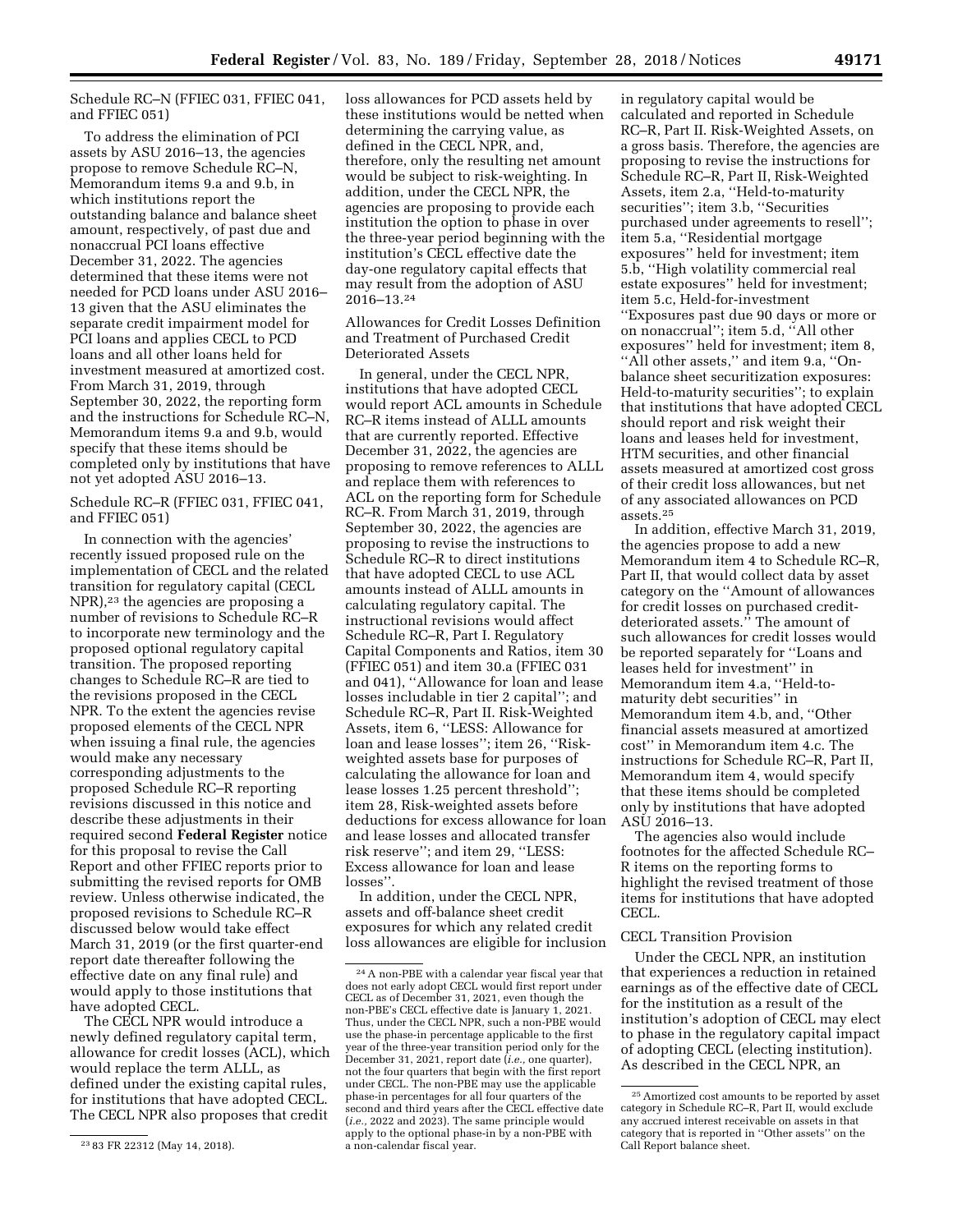electing institution would indicate in its Call Report whether it has elected to use the CECL transition provision beginning in the quarter that it first reports its credit loss allowances as measured under CECL. To identify which institutions are electing institutions, the agencies are proposing to revise Schedule RC–R, Part I. Regulatory Capital Components and Ratios, by adding a new item 2.a in which an institution that has adopted CECL would report whether it has or does not have a CECL transition election in effect as of the quarter-end report date. Each institution would complete item 2.a beginning in the Call Report for its first reporting period under CECL and in each subsequent Call Report thereafter until item 2.a is removed from the report. Until an institution has adopted CECL, it would leave item 2.a blank. Effective March 31, 2025, the agencies propose to remove item 2.a from Schedule RC–R, Part I, because the optional three-year phase-in period will have ended for all electing institutions by the end of the prior calendar year. If an individual electing institution's three-year phase-in period ends before item 2.a is removed (*e.g.,* its phase-in period ends December 31, 2022), the institution would change its response to item 2.a and report that it does not have a CECL transition election in effect as of the quarter-end report date.

During the CECL transition period, an electing institution would need to make adjustments to its retained earnings, temporary difference deferred tax assets (DTAs), ACL, and average total consolidated assets for regulatory capital purposes. An advanced approaches electing institution also would need to make an adjustment to its total leverage exposure. These adjustments are described in detail in the CECL NPR.

The agencies are proposing to revise the instructions to Schedule RC–R, Part I. Regulatory Capital Components and Ratios, item 2, ''Retained earnings''; items 30 (FFIEC 051) and 30.a (FFIEC 031 and 041), ''Allowance for loan and lease losses includable in tier 2 capital''; item 36, ''Average total consolidated assets''; and item 45.a (FFIEC 031 and 041), ''Total leverage exposure''; and Schedule RC–R, Part II. Risk-Weighted Assets, item 8, ''All other assets,'' consistent with the adjustments to these items for the applicable transitional amounts as described in the CECL NPR for the reporting by electing institutions of the adjusted amounts. The agencies also propose to include footnotes on the reporting forms to highlight the changes to these items for electing institutions.

Schedule RC–V (FFIEC 031 and FFIEC 041)

The agencies propose to clarify in the instructions effective March 31, 2019, that all assets of consolidated variable interest entities should be reported net of applicable allowances for credit losses by institutions that have adopted ASU 2016–13. Net reporting on Schedule RC–V by such institutions is consistent with the proposed changes to Schedules RC and RC–F. Similarly, effective March 31, 2019, the reporting form for Schedule RC–V will also specify that institutions that have adopted ASU 2016–13 should report assets net of applicable allowances.

## Schedule SU (FFIEC 051)

To address the change in allowance nomenclature arising from the broader scope of allowances under ASU 2016– 13, the agencies propose to revise Schedule SU, item 8.c, effective March 31, 2021, from ''Amount of allowance for loan and lease losses attributable to retail credit card fees and finance charges'' to ''Amount of allowance for credit losses on loans and leases attributable to retail credit card fees and finance charges.''

2. EGRRCPA Proposed Call Report Revisions

As mentioned above in Section B of ''Supplementary Information, I. Background,'' Sections 202 and 214 of EGRRCPA on reciprocal deposits and HVCRE ADC loans, respectively, were effective upon enactment on May 24, 2018, and affect the reporting of information in the Call Reports effective beginning with the June 30, 2018, report date. To assist institutions in preparing their Call Reports for that report date, the Call Report Supplemental Instructions for June 2018 included information regarding the reporting of HVCRE exposures and reciprocal deposits.

In amending Section 29 of the FDI Act to except a capped amount of reciprocal deposits from treatment as brokered deposits for qualifying institutions, Section 202 defines ''reciprocal deposits'' to mean ''deposits received by an agent institution through a deposit placement network with the same maturity (if any) and in the same aggregate amount as covered deposits placed by the agent institution in other network member banks.'' The terms ''agent institution,'' ''deposit placement network,'' ''covered deposit,'' and ''network member bank,'' all of which are used in the definition of ''reciprocal deposit,'' also are defined in Section 202.

In particular, an ''agent institution'' is an FDIC-insured depository institution that meets at least one of the following criteria:

• The institution is well-capitalized *and* has a composite condition of ''outstanding'' or ''good'' when most recently examined under section 10(d) of the FDI Act (12 U.S.C. 1820(d));

• The institution has obtained a waiver from the FDIC to accept, renew, or roll over brokered deposits pursuant to section 29(c) of the FDI Act (12 U.S.C.  $1831f(c)$ ; or

• The institution does not receive reciprocal deposits in an amount that is greater than a ''special cap'' (discussed below).

Under the ''general cap'' set forth in Section 202, an agent institution may classify reciprocal deposits up to the lesser of the following amounts as nonbrokered reciprocal deposits:

• \$5 billion, or

• An amount equal to 20 percent of the agent institution's total liabilities.

Any amount of reciprocal deposits in excess of the ''general cap'' would be treated as, and should be reported in the Call Report as, brokered deposits.

A ''special cap'' applies if an agent institution is either *not* ''well-rated'' or *not* well capitalized. In this situation, the institution may classify reciprocal deposits as non-brokered in an amount up to the lesser of the ''general cap'' or the average amount of reciprocal deposits held by the agent institution on the last day of each of the four calendar quarters preceding the calendar quarter in which the agent institution was found to not have a composite condition of ''outstanding'' or ''good'' or was determined to be not well capitalized.

Section 51 of the FDI Act, as added by Section 214 of EGRRCPA, governs the risk-based capital requirements for HVCRE ADC Loans and defines this term. Under Section 214, the assignment of a heightened risk weight to HVCRE exposures may be required only if the exposure meets the statutory definition of an HVCRE ADC Loan.

The revisions discussed in this section have already been submitted to OMB under the emergency review process, and OMB has approved these changes. However, the agencies are requesting comment on whether there should be any further changes for these items or revisions to the items or instructions developed by the agencies.

## Schedule RC–E (FFIEC 031, FFIEC 041, and FFIEC 051)

To address the change in the treatment of certain reciprocal deposits under Section 202 of EGRRCPA in the Call Report, the agencies, through the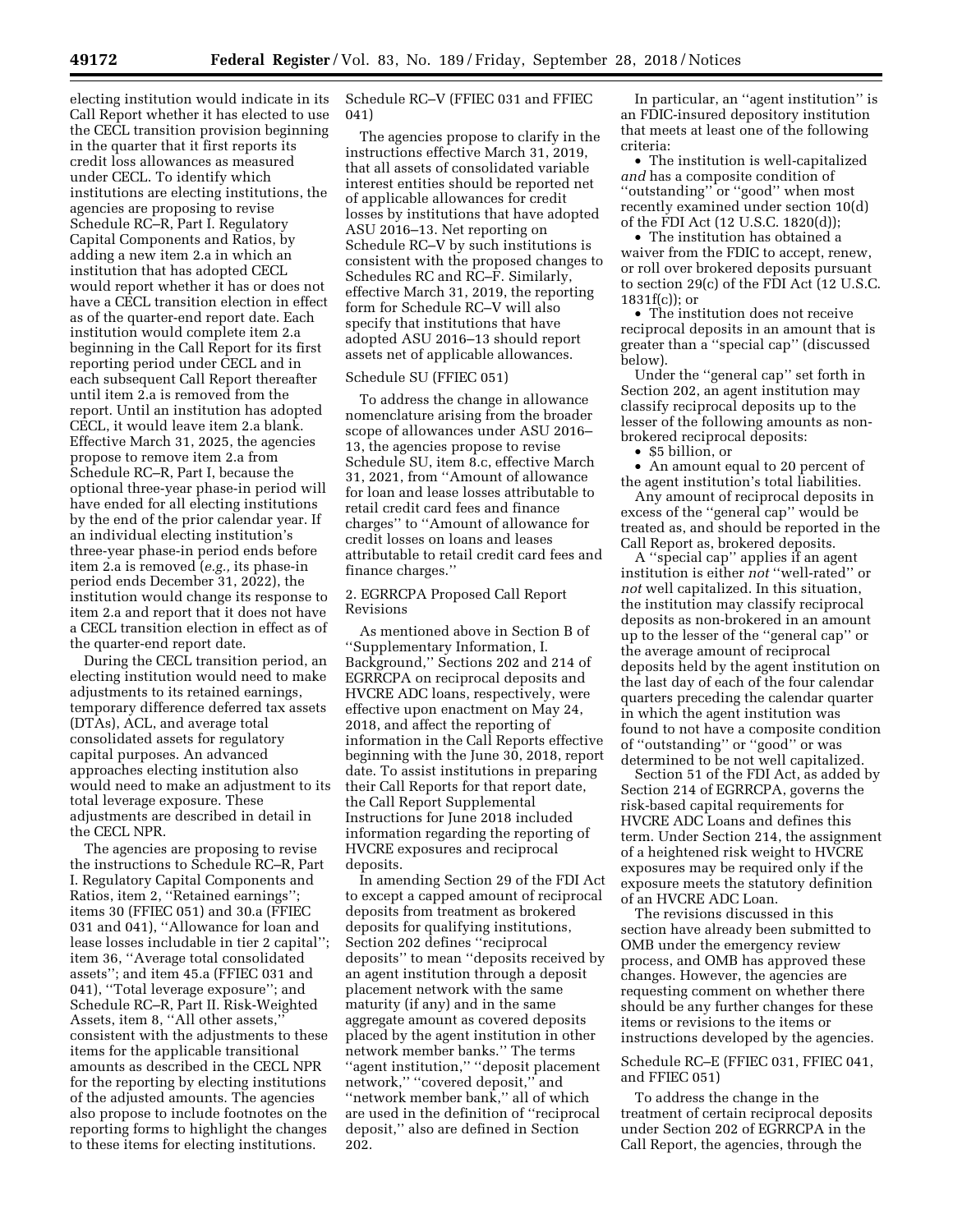issuance of Call Report Supplemental Instructions for June 2018, explained how institutions could report certain data on brokered deposits in accordance with EGRRCPA or based on the reporting instructions in effect prior to passage of EGRRCPA. The agencies explained that institutions that chose to report based on the new law should include in Memorandum items 1.b through 1.d only those reciprocal deposits that are still considered brokered deposits under Section 202. The agencies plan to reissue these Supplemental Instructions for September 2018. Revised instructions for Memorandum item 1.b will be incorporated into the Call Report instruction books at a future date.

In addition, the agencies plan to add a new Memorandum item 1.g to Schedule RC–E in which institutions would report their ''Total reciprocal deposits'' (as of the report date) in accordance with the definition of this term in Section 202, starting with the September 30, 2018, Call Report. The new Memorandum item 1.g of Schedule RC–E would be used in determining an institution's ''special cap'' if the institution were found to not have a composite condition of ''outstanding'' or ''good'' or was determined not to be well capitalized. The measurement of an institution's ''special cap'' would be the average of reciprocal deposits held on the last day of each of the four calendar quarters preceding the calendar quarter in which the institution was found to not have a composite condition of ''outstanding'' or ''good'' or was determined not to be well capitalized.

From a supervisory perspective, a funding concentration could arise if a significant amount of an institution's deposits comes from reciprocal deposits obtained through a single deposit placement network, regardless of whether the reciprocal deposits are treated as brokered under Section 202. Examiners review funding concentrations on an institution-byinstitution basis. The Memorandum item for ''Total reciprocal deposits'' would enable the agencies to identify significant changes in the reported amounts of such deposits at institutions for appropriate supervisory follow-up.

## Schedule RC–O (FFIEC 031, FFIEC 041, and FFIEC 051)

To address the change in the treatment of certain reciprocal deposits under Section 202 of EGRRCPA, the agencies, through the Supplemental Instructions for June 2018, explained that institutions that chose to report based on the new law should include in items 9, ''Reciprocal brokered deposits,''

and 9.a, ''Fully consolidated reciprocal brokered deposits,'' only those reciprocal deposits that are still considered brokered deposits after application of Section 202 of the new law. The agencies plan to reissue these Supplemental Instructions for September 2018. Revised instructions for items 9 and 9.a will be incorporated into the Call Report instruction books at a future date.

### Schedule RC–R (FFIEC 031, FFIEC 041, and FFIEC 051)

To address the EGRRCPA change that applies to the reporting of HVCRE exposures for risk-based capital purposes, the agencies revised the instructions to Schedule RC–R, Part II, through the Call Report Supplemental Instructions for June 2018. The revised instructions explain that, pending further action by the agencies, when reporting HVCRE exposures in Schedule RC–R, Part II, institutions may use available information to reasonably estimate and report only ''HVCRE ADC Loans'' held for sale, held for investment, and held for trading in Schedule RC–R, Part II, items 4.b, 5.b and 7, respectively. The portion of any ''HVCRE ADC Loan'' that is secured by collateral or has a guarantee that qualifies for a risk weight lower than 150 percent may continue to be assigned a lower risk weight when completing Schedule RC–R, Part II. Pending further agency action, institutions may refine their estimates of ''HVCRE ADC Loans'' in good faith as they obtain additional information, but they will not be required to amend Call Reports previously filed for report dates on or after June 30, 2018, as these estimates are adjusted. Alternatively, institutions may continue to report and risk weight HVCRE exposures in a manner consistent with the current Call Report instructions for Schedule RC–R, Part II, until the agencies take further action. The agencies will incorporate the instructions for these items, currently in the Supplemental Instructions for June 2018, into the Call Report instruction books at a future date.

## **III. FFIEC 002/002S Revisions**

## *FFIEC 002 Schedule M—Due From/ Due to Related Institutions in the U.S. and in Foreign Countries*

At present, a reporting U.S. branch or agency of a foreign bank is not required to, but may choose to, establish a general allowance for loan losses, which it would report in its FFIEC 002 report in Schedule M, Part IV, item 1, ''Amount of allowance for loan losses, if any, carried on the books of the

reporting branch or agency including its IBF.'' In addition, any general allowance for loan losses is reported in Schedule M, Part I, item 2(a), column B, as part of the ''Gross due to'' the ''Head office of parent bank,'' as well as in either Schedule RAL, item 2(a), ''Net due from related depository institutions,'' or item 5(a), Net due to related depository institutions,'' as applicable. The institution would report the total amount of the allowance carried on the books of the reporting institution, even if part of that allowance is applicable to other branches.

To address the change in allowance nomenclature arising from the broader scope of allowances under ASU 2016– 13, the agencies propose to revise Schedule M, Part IV, item 1, from ''Amount of allowance for loan losses'' to ''Allowance for credit losses on loans and leases,'' effective March 31, 2021. For the period from March 31, 2019, through December 31, 2020, the reporting form and instructions for this data item would include guidance stating that institutions that have adopted ASU 2016–13 would report the ''allowance for credit losses on loans and leases,'' as applicable. For the transition period from March 31, 2021, through December 31, 2022, the reporting form and instructions for this data item would be updated to include guidance stating that institutions that have not adopted ASU 2016–13 would report the amount of the ''allowance for loan losses,'' as applicable. In addition, for these same time periods, the agencies propose to revise the instructions for Schedule M, Part I, item 2(a), column B, as well as Schedule RAL, items 2(a) and 5(a), to incorporate language clarifying that institutions should include any allowance for loan losses or any allowances for credit losses in these items, as applicable. If an institution chooses to establish them, the allowances for credit losses reportable in item 2(a) or 5(a), as applicable, could apply to loans, leases, other financial assets measured at amortized cost, and off-balance sheet credit exposures (but not available-forsale securities, which are reported at fair value on Schedule RAL).

Finally, effective March 31, 2019, the agencies propose to add a statement to the instructions for Schedule RAL, item 1(h), ''Other assets (including other claims on nonrelated parties,'' that specifies that institutions that have adopted ASU 2016–13 should exclude from this item any accrued interest receivable that is reported elsewhere on the balance sheet as part of the related financial asset's amortized cost.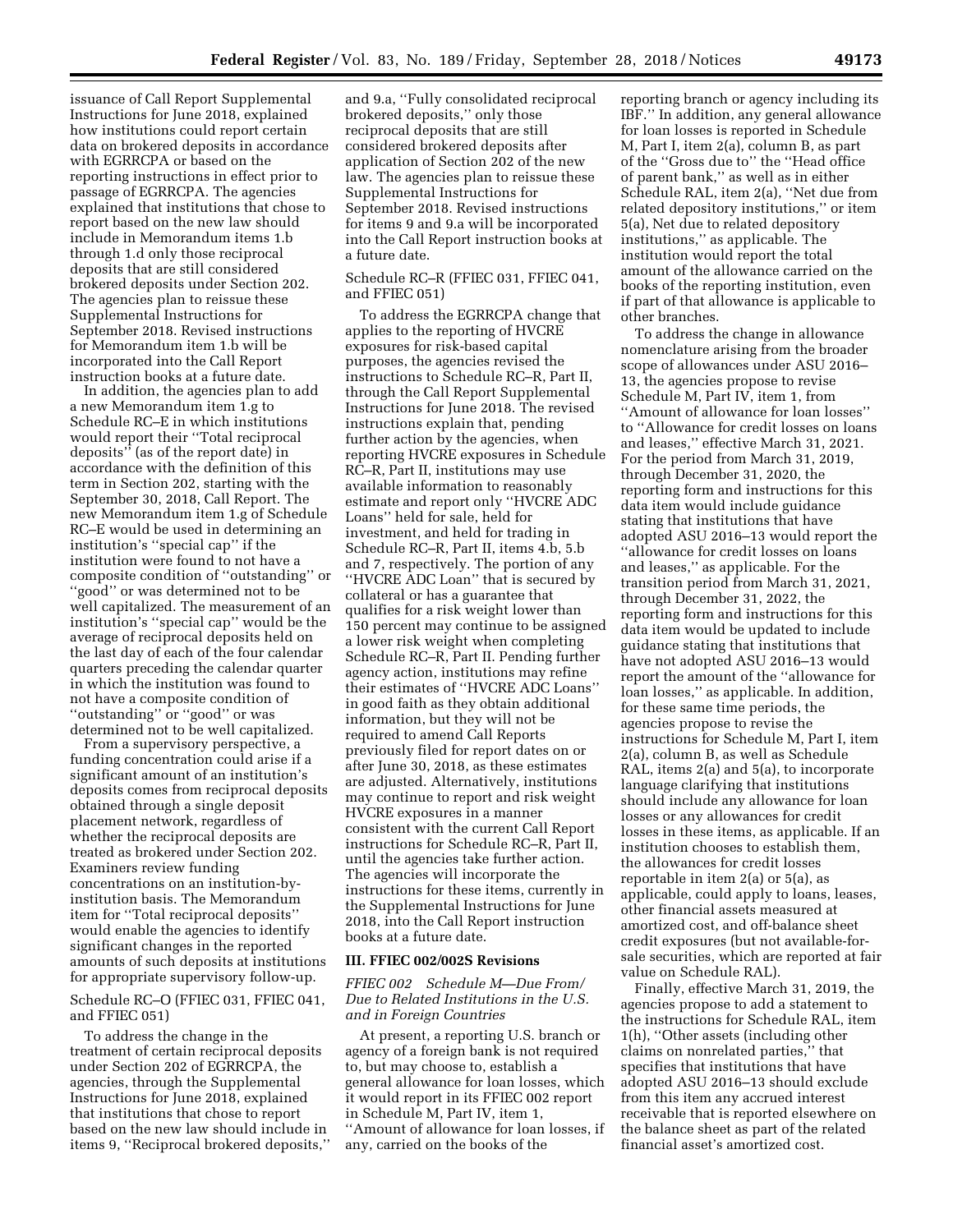## *FFIEC 002S*

The General Instructions for the FFIEC 002S state that due from/due to relationships with related institutions (both depository and nondepository) are to be reported on a gross basis and that such relationships include all claims between the foreign branch and any related institutions (whether depository or nondepository) arising in connection with any accounting or regulatory allocations entered on the books of the reporting foreign branch that ultimately affect unremitted profits. As an example of such allocations, the General Instructions cite the ''allowance for possible loan losses.'' In addition, the instructions for item 2(c), ''Loans,'' states that loans (and leases) should be reported before deduction of any allowance for loan losses. To address the change in allowance nomenclature arising from the broader scope of allowances under ASU 2016–13, the agencies propose to revise the FFIEC 002S General Instructions and item 2(c) instructions to change the ''allowance for loan losses'' terminology to ''allowances for credit losses'' and ''allowances for credit losses on loans and leases,'' respectively, effective March 31, 2021. Allowances for credit losses could apply to loans, leases, other financial assets measured at amortized cost, and off-balance sheet credit exposures (but not available-for-sale securities). For the period from March 31, 2019, through December 31, 2020, the General Instructions for reporting due from/due to relationships would include guidance stating that institutions that have adopted ASU 2016–13 should interpret the ''allowance for loan losses'' as ''allowances for credit losses,'' as applicable. For the transition period from March 31, 2021, through December 31, 2022, these General Instructions would include guidance stating that institutions that have not adopted ASU 2016–13 should interpret ''allowances for credit losses'' as the ''allowance for loan losses,'' as applicable. Comparable changes would be made to the instructions for item 2(c) for these periods.

### **V. FFIEC 030/030S Revisions**

## *FFIEC 030 Assets*

All asset categories on the FFIEC 030 report are reported gross of any related allowances. Allowances for credit losses, including loan and lease losses, are reported in line item 16, ''Gross due to head office, U.S. branches, and other foreign branches of this bank.'' Currently, however, the instructions for line item 8, ''Gross due from head office,

U.S. branches, and other foreign branches of this bank,'' also state that institutions should report any allowance for loan and lease losses and other valuation allowances in this line item. Effective March 31, 2019, the agencies propose to remove this language from the line item 8 instructions since the allowance for loan and lease losses and other valuation allowances are reported in line item 16. Additionally, the agencies propose to add a statement to the instructions for balance sheet item 10, ''Other assets,'' that specifies that institutions that have adopted ASU 2016–13 should exclude from this item any accrued interest receivable that is reported elsewhere on the balance sheet as part of the related financial asset's amortized cost.

## *FFIEC 030 Liabilities*

The gross due to amounts reported in Liabilities item 16, ''Gross due to head office, U.S. branches, and other foreign branches of this bank,'' include any allowance for loan and lease losses on the books of the reporting branch. To address the change in allowance nomenclature arising from the broader scope of allowances under ASU 2016– 13, effective March 31, 2019, the agencies propose to revise the reporting instructions for Liabilities item 16, to change ''any allowance for loan and lease losses'' to ''any allowances for credit losses.'' From March 31, 2019, through September 30, 2022, the instructions for item 16 would specify that institutions that have not adopted ASU 2016–13 should continue to include the allowance for loan and lease losses in this item.

## *FFIEC 030S Financial Data*

Branches that file the FFIEC 030S report their ''Gross due to related institutions'' in item 3. The instructions for item 3 state that this item corresponds to FFIEC 030 Liabilities items 16 and 17.26 Thus, the effect of the proposed revisions to the instructions for FFIEC 030 Liabilities item 16, described above, will carry over to FFIEC 030S item 3.

#### **VI. FFIEC 101 Revisions**

The proposed changes in the CECL NPR would revise the capital rules applicable to an advanced approaches institution 27 that has completed the

parallel run process 28 by aligning the definition of eligible credit reserves (ECR) with the definition of ACL. In addition, as described in the CECL NPR, an advanced approaches institution may elect to phase in the impact of CECL by adjusting ECR, which could affect the reporting of certain items in the FFIEC 101.

To reflect the proposed changes in the CECL NPR and in the optional CECL transition provision, the agencies are proposing to revise the instructions to FFIEC 101, Schedule A—Advanced Approaches Regulatory Capital, item 50, ''Eligible credit reserves includable in tier 2 capital''; item 76, ''Total allowance for loan and lease losses (ALLL) under the standardized approach''; and item 77, ''Amount of ALLL includable in tier 2 capital under the standardized approach,'' effective March 31, 2019, for advanced approaches institutions that have adopted CECL. The proposed revisions to these instructions would incorporate the new definitions in the CECL NPR, as well as the mechanics of the CECL transition provision for electing advanced approaches institutions that have adopted CECL. The agencies also would include footnotes on the forms to highlight these items for these advanced approaches institutions.

In addition, the definition of HVCRE ADC Loan in Section 214 of EGRRCPA that applies to the reporting of such exposures held for sale, held for investment, and held for trading in Schedule RC–R, Part II, of the Call Report also impacts the reporting of information in the FFIEC 101 on HVCRE exposures in Schedule B, item 5, and Schedule G—High Volatility Commercial Real Estate.29 The agencies have received OMB approval to revise the instructions to these schedules to allow institutions to report commercial

28An advanced approaches institution is considered to have completed the parallel run process once it has completed the advanced approaches qualification process and received notification from its primary federal regulator pursuant to section 121(d) of subpart E of the capital rules. *See* 12 CFR 3.121(d) (OCC); 12 CFR 217.121(d) (Board); 12 CFR 324.121(d) (FDIC).

29To assist advanced approaches institutions in preparing their FFIEC 101 reports for the June 30, 2018, report date, the FFIEC sent a letter to these institutions providing instructions regarding the reporting of HVCRE exposures in the FFIEC 101 as of that date. Guidance from this letter will be incorporated into the FFIEC 101 Instructions at a future date.

<sup>26</sup>Liabilities item 17 is used to report a branch's ''Gross due to consolidated subsidiaries of this bank.''

<sup>27</sup>An institution is an advanced approaches institution if it has consolidated assets of at least \$250 billion or if it has consolidated on-balance sheet foreign exposures of at least \$10 billion, or if it is a subsidiary of a depository institution, bank

holding company, savings and loan holding company, or intermediate holding company that is an advanced approaches institution. An institution that elects to use the advanced approaches to calculate its total risk-weighted assets also is an advanced approaches institution. *See* 12 CFR 3.100 (OCC); 12 CFR 217.100 (Board); 12 CFR 324.100 (FDIC).